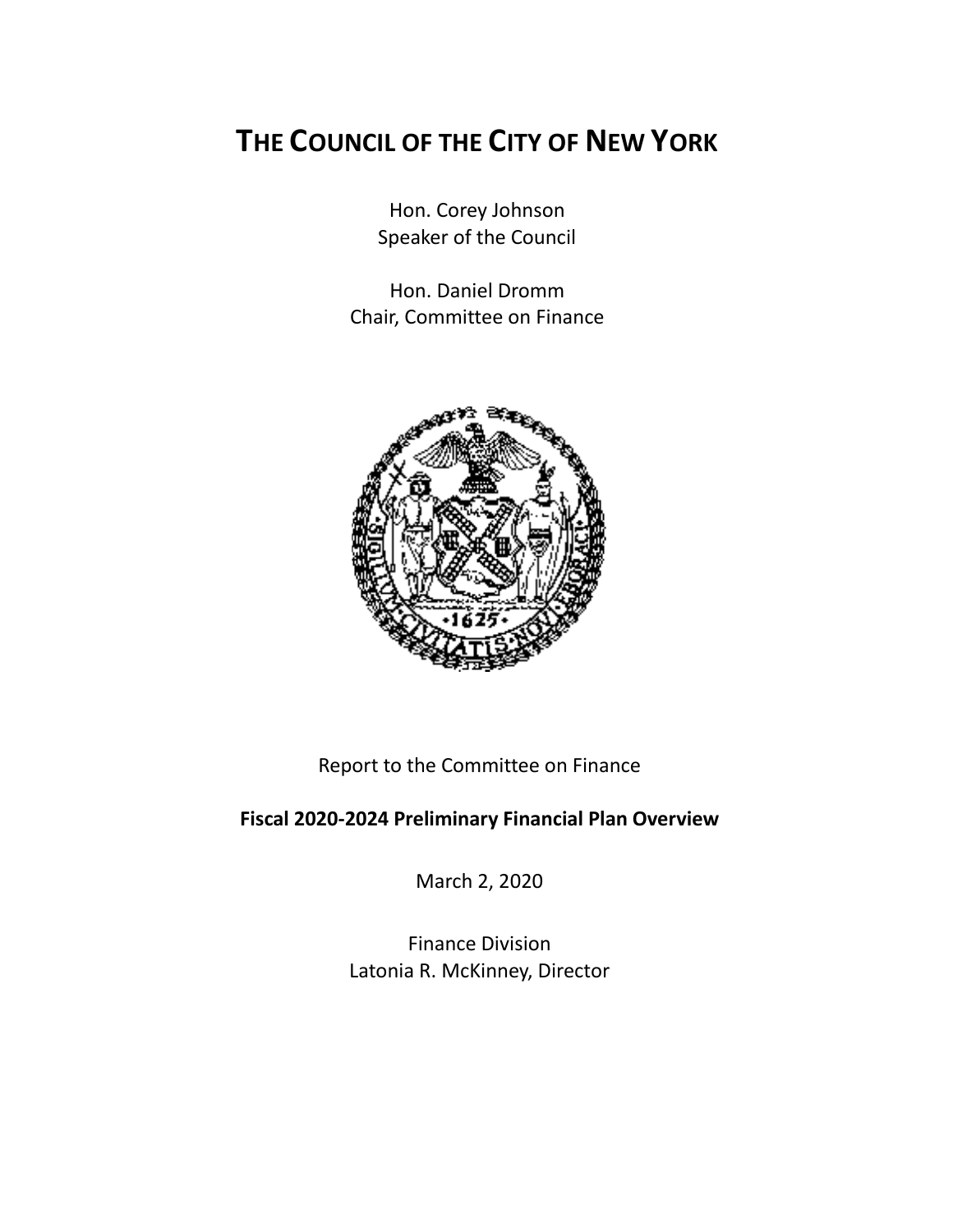# **Table of Contents**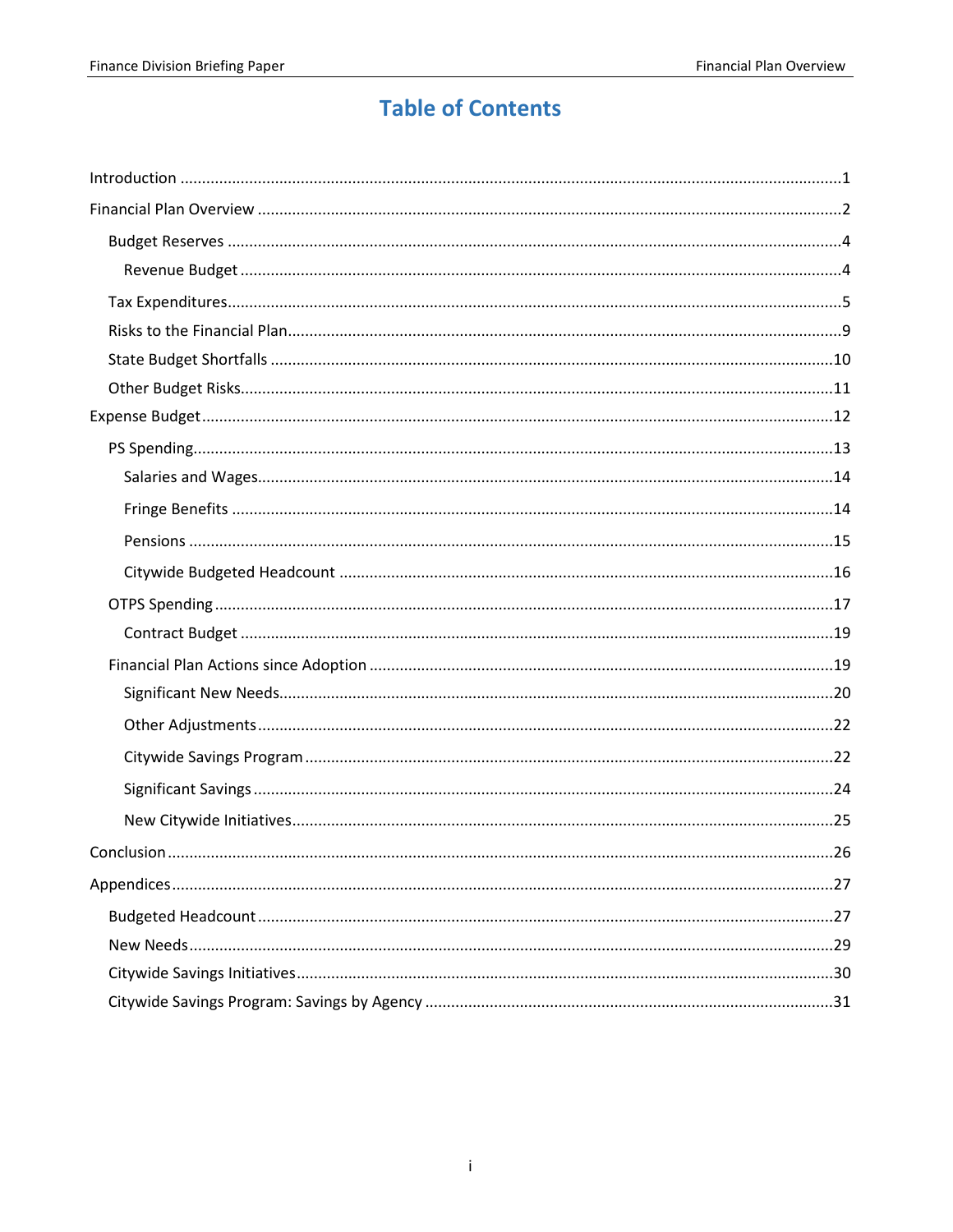# <span id="page-2-0"></span>**Introduction**

On March 2, 2020, the Committee on Finance will begin the New York City Council's review of the Fiscal 2021 Preliminary Budget with the first Council hearing on the proposed budget. The Committee will hear testimony from the Office of Management and Budget (OMB) and broadly examine the Administration's programmatic priorities and fiscal estimates as presented in the Fiscal 2020-2024 Preliminary Financial Plan (Preliminary Plan or Plan). The proposed spending levels, the Citywide

Savings Plan, and revenue estimates will be scrutinized.

The Preliminary Plan introduces modest changes as the Administration's concerns about a possible economic slow-down continue. Funding risks from New York State (the State) loom over New York City, placing it in a more uncertain fiscal position this year. Accordingly, the Administration has released a more conservative Preliminary Budget relative to prior fiscal years. Planned spending is expanding at a modest rate and there are relatively few major new initiatives. Most of the projected growth in spending is associated with increased labor costs, criminal justice reform, and education, such as 3-K for All, special education, and charter schools.



*Dollars in Billions*



Although the Fiscal 2021 Preliminary Budget is balanced, there are significant risks and omissions that concern the Council and will need to be addressed in the Executive Budget. These risks come from all levels of government – the Administration, the State, and the federal government – and include shortfalls such as Medicaid funding and unfunded education mandates. Additionally, the Council's priorities have yet to be considered. Over the coming months, the Administration and the Council will undergo negotiations to finalize a budget that reflects the needs and priorities of all New Yorkers.

This report, one of three prepared for this hearing, provides a historical overview of City spending, reviews the Fiscal 2021 Preliminary Budget, and describes how the City proposes to balance the budget. The report then reviews major components of the City's budget and describes how the City's budget is structured. Additionally, the report summarizes significant changes since the adoption of the Fiscal 2020 budget, including new spending, headcount changes, and the Citywide Savings Program.

The second report prepared for today's hearing, "Economic and Revenue Forecast for the Fiscal 2021 Preliminary Budget," discusses the City Council Finance Division's economic and tax revenue forecast and provides a snapshot of the City's economy and the Fiscal 2021 Preliminary Revenue Budget. The third report, "Fiscal 2021 Preliminary Capital Budget and Commitment Plan Overview," addresses the Fiscal 2021 Preliminary Capital Budget and the Preliminary Capital Commitment Plan for Fiscal 2020- 2024.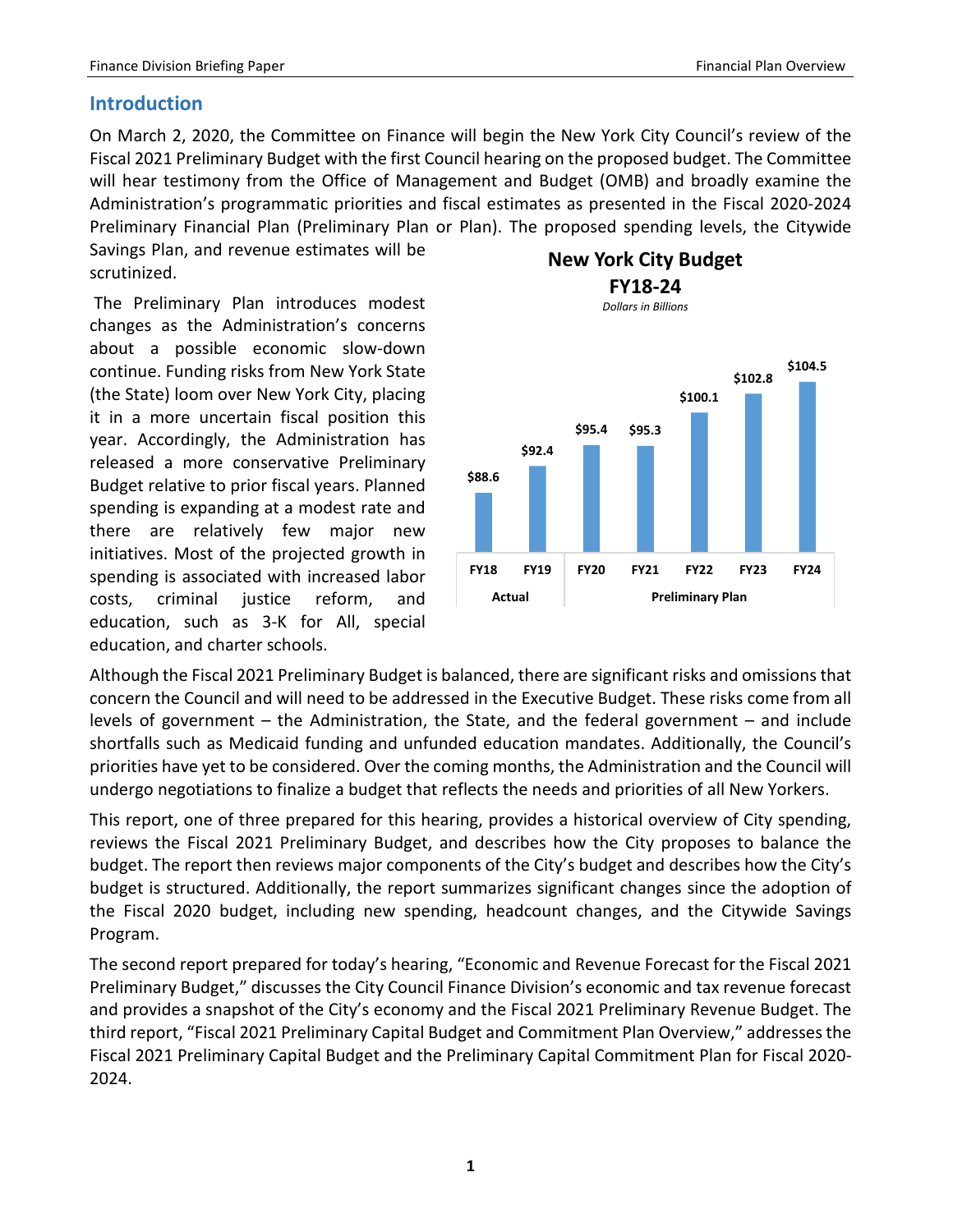# <span id="page-3-0"></span>**Financial Plan Overview**

The Fiscal 2021 Preliminary Budget totals \$95.3 billion. This includes \$70.8 billion in City funds, up 1.05 percent from the Fiscal 2021 estimate in the Fiscal 2020 Adopted Budget. While the Preliminary Plan shows both revenues and expenses increasing steadily over the five-year plan period, total revenue grows at an average annual rate of 1.6 percent and total expenditures increase by 2.3 percent on average, resulting in outyear gaps. Overall, the budget for Fiscal 2021 is balanced, as is the revised Fiscal 2020 budget. The Preliminary Plan summary provided below shows anticipated revenues and expenditures for all years, as well as the average annual percentage change in each category. Changes in the Plan are modest compared with previous years at this time.

| <b>FY21 Preliminary Financial Plan Summary</b> |             |             |             |             |             |                             |
|------------------------------------------------|-------------|-------------|-------------|-------------|-------------|-----------------------------|
| <b>Dollars in Millions</b>                     |             |             |             |             |             |                             |
|                                                | <b>FY20</b> | <b>FY21</b> | <b>FY22</b> | <b>FY23</b> | <b>FY24</b> | Average<br>Annual<br>Change |
| <b>REVENUES</b>                                |             |             |             |             |             |                             |
| Taxes                                          | \$64,352    | \$65,614    | \$67,615    | \$69,610    | \$71,315    | 2.6%                        |
| <b>Miscellaneous Revenues</b>                  | 7,547       | 7,086       | 7,079       | 7,096       | 7,097       | (1.5%)                      |
| Unrestricted Intergovernmental Aid             | 111         |             |             |             |             |                             |
| Less: Intra-City and Disallowances             | (2, 141)    | (1, 867)    | (1,859)     | (1, 857)    | (1, 857)    | (3.3%)                      |
| <b>Subtotal, City Funds</b>                    | \$69,869    | \$70,833    | \$72,835    | \$74,849    | \$76,555    | 2.3%                        |
| <b>State Aid</b>                               | \$15,674    | \$15,803    | \$16,263    | \$16,720    | \$16,769    | 1.7%                        |
| <b>Federal Aid</b>                             | 8,158       | 7,113       | 7,010       | 6,976       | 6,971       | (3.7%)                      |
| <b>Other Categorical Grants</b>                | 1,006       | 874         | 864         | 863         | 861         | (3.7%)                      |
| Capital Funds (IFA)                            | 719         | 676         | 676         | 676         | 676         | (1.5%)                      |
| <b>TOTAL REVENUES</b>                          | \$95,426    | \$95,299    | \$97,648    | \$100,084   | \$101,832   | 1.6%                        |
| <b>EXPENDITURES</b>                            |             |             |             |             |             |                             |
| <b>Personal Services</b>                       | \$51,306    | \$52,684    | \$53,850    | \$55,602    | \$56,630    | 2.5%                        |
| Other Than Personal Services (OTPS)            | 40,460      | 38,440      | 38,667      | 38,854      | 39,087      | (0.8% )                     |
| Debt Service                                   | 6,984       | 7,500       | 8,158       | 8,906       | 9,366       | 7.6%                        |
| <b>General Reserve</b>                         | 300         | 1,000       | 1,000       | 1,000       | 1,000       | 58.3%                       |
| Capital Stabilization Reserve                  |             | 250         | 250         | 250         | 250         |                             |
| Less: Intra-City                               | (2, 126)    | (1,852)     | (1,844)     | (1,842)     | (1,842)     | (3.4%)                      |
| <b>Spending Before Adjustments</b>             | \$96,924    | \$98,022    | \$100,081   | \$102,770   | \$104,491   | 1.9%                        |
| Surplus Roll Adjustment (Net)                  | ( \$1,498)  | (52, 723)   |             |             |             |                             |
| <b>TOTAL EXPENDITURES</b>                      | \$95,426    | \$95,299    | \$100,081   | \$102,770   | \$104,491   | 2.3%                        |
| <b>Gap to be Closed</b>                        |             |             | (\$2,433)   | (\$2,686)   | (\$2,659)   |                             |

*Source: OMB, Fiscal 2021 Preliminary Financial Plan Summary, Fiscal 2020-2024.*

The Fiscal 2020 Adopted Budget estimated a \$3.5 billion budget gap for Fiscal 2021. As detailed in the chart below, that gap has been closed largely by using \$2.7 billion in newly identified resources from Fiscal 2020 that are used to prepay Fiscal 2021 debt. The resources come from increased revenues, reductions in spending, spending re-estimates, and the usual transfer of current year reserves. While the Fiscal 2021 budget is balanced, budget gaps are projected for Fiscal 2022 through Fiscal 2024, as projected expenditures outpace revenues. Expenditures are expected to reach \$104.5 billion by Fiscal 2024.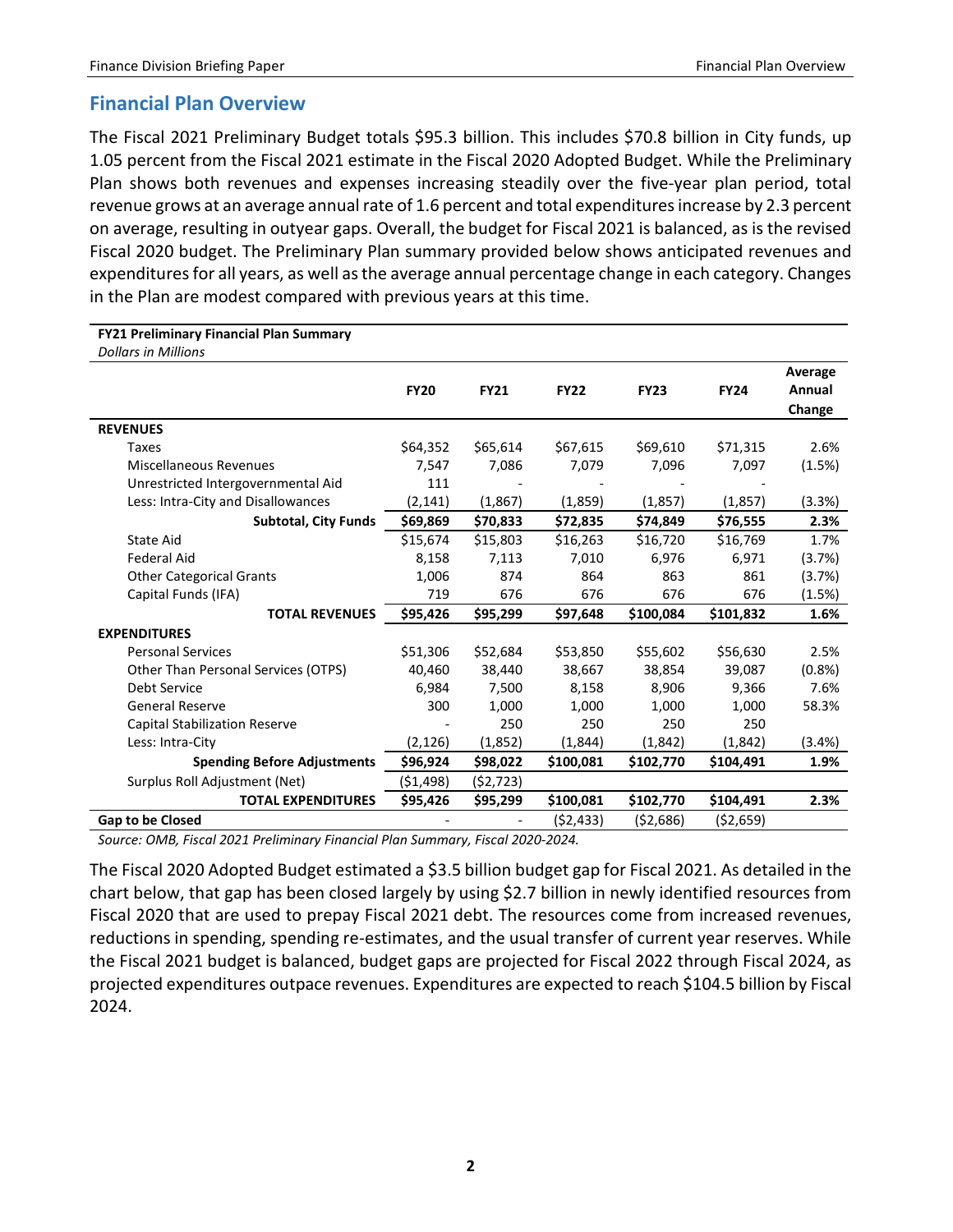| <b>Closing the Gap</b>     |  |
|----------------------------|--|
| <b>Dollars in Millions</b> |  |

|                                                    | <b>FY20</b> | <b>FY21</b> |
|----------------------------------------------------|-------------|-------------|
| Gap as of Fiscal 2020 Adopted Budget               | \$0         | ( \$3,521)  |
| <b>Revenue Budget Changes</b>                      |             |             |
| Tax Revenues, net of audits                        | \$931       | \$393       |
| <b>Audits</b>                                      | 0           | 200         |
| Citywide Savings Program                           | 162         | 8           |
| <b>Other Revenues</b>                              | 233         | 134         |
| <b>SUBTOTAL</b>                                    | \$1,326     | \$735       |
| <b>Expense Budget Changes</b>                      |             |             |
| <b>Agency Expense Changes</b>                      | \$752       | \$629       |
| Citywide Savings Program                           | (518)       | (500)       |
| Pensions                                           | (132)       | (191)       |
| General Reserve (FY20 from \$1.15B to \$300M)      | (850)       | O           |
| <b>Capital Stabilization Reserve</b>               | (250)       | O           |
| Re-estimate of Prior Years' Expenses & Receivables | (400)       | 0           |
| <b>SUBTOTAL</b>                                    | (51, 398)   | (\$62)      |
| <b>TOTAL: Gap Before Prepayments</b>               | \$2,724     | (52, 724)   |
| FY 2020 Prepayment of FY2021 Expenses              | (52, 724)   | \$2,724     |
| NEW GAP in January 2020 Financial Plan             | \$0         | \$0         |

*Does not include intra-fund capital spending or intra-city revenue*

The largest source of newly identified resources in Fiscal 2020 are revenues, which are up \$1.3 billion since the Fiscal 2020 Adopted Budget. Overall, tax revenue is projected to increase by \$931 million. Other sources of revenues include \$162 million in revenue re-estimates included in the Citywide Savings Program and an increase of \$233 million in other miscellaneous revenues.

Other newly identified resources come from the Preliminary Plan projection that spending will be down \$1.4 billion in Fiscal 2020. This includes savings of \$518 million from the Citywide Savings Program, \$132 million less in pension contributions, and \$400 million from the re-estimation of prior years' expenses and receivables. These reductions are offset by a \$752 million increase in agency expenses.

Finally, roughly \$1.1 billion in Fiscal 2020 resources used to close the Fiscal 2021 budget gap come from drawing down current year budgetary reserves. This action typically occurs at this point in the budget cycle, demonstrating that as the revenue and spending plans develop fully, the need for inyear buffers declines. Specifically, the reduction of the General Reserve totals \$850 million, while the takedown of the Capital Stabilization Reserve totals \$250 million.

After the \$2.7 billion in Fiscal 2020 resources is accounted for, there still remains a \$797 million gap in Fiscal 2021 that is being closed with additional revenue recognized in Fiscal 2021 which exceeds new expenses for the year. Fiscal 2021 changes recognized since the Fiscal 2020 Adopted Budget add \$735 million in new revenue and reduce spending by \$62 million. Ninety percent of this \$735 million in newly recognized revenues, or \$593 million, is from tax revenue and audits. The Citywide Savings Program further increase revenues by \$8 million, while other revenues increased by \$134 million.

On the expense side, newly identified expense reductions in Fiscal 2021 include \$500 million in the Citywide Savings Program and \$191 million in pension contributions. This is mostly offset by new agency spending of \$629 million.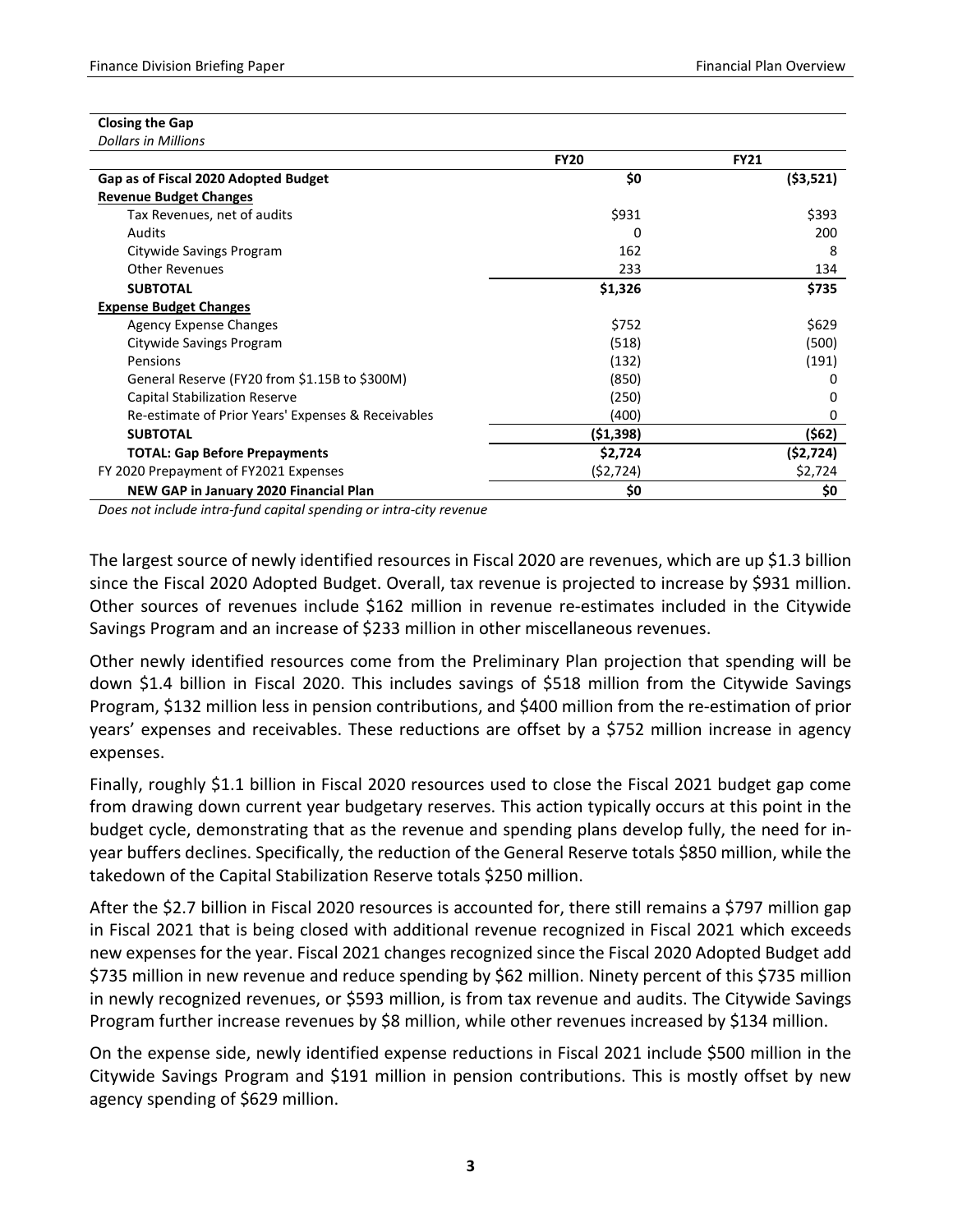### <span id="page-5-0"></span>**Budget Reserves**

The City's revenues vary with the ups and downs of the economy. Over the years the City has developed an informal system to manage the budget across the business cycle, saving during the good times and using those funds in bad times. The City's informal system can be categorized into three general components that collectively make up the City's reserves:

- 1. Current year budget reserves such as the General Reserve and the Capital Stabilization Reserve;
- 2. The Budget Stabilization Fund (also referred to as the surplus roll) which prepays future years' debt service costs; and
- 3. The Retiree Health Benefits Trust (RHBT).

The City's reserves have grown consistently since Fiscal 2014, in large part due to the Council's advocacy. However, it is important to highlight that the City ended Fiscal 2019 with a Budget Stabilization Fund balance that was \$355 million less than the Fiscal 2018 year-end balance, ending Fiscal 2019 with about \$4.2 billion. Put simply the City needed to use some of its reserves to balance Fiscal 2019. Combined with roughly \$4.7 billion in the RHBT, the City's reserves had a total net endof-year reserve balance of \$8.9 billion, representing 9.7 percent of total adjusted expenditures. In the Preliminary Plan, the estimated end-of-year reserves amount to about \$7.7 billion, but this is expected to grow over the course of the year as OMB tends to raise revenue estimates and find additional expense savings as the fiscal year progresses.

| <b>Reserve Components</b>               | <b>Year-End-Reserves FY2019</b> | Prelim FY2020 |
|-----------------------------------------|---------------------------------|---------------|
| <b>Dollars in Billions</b>              |                                 |               |
| <b>Budget Stabilization Fund</b>        | \$4.2                           | \$2.7         |
| <b>Capital Stabilization Reserve</b>    | $\overline{\phantom{a}}$        |               |
| RHBT                                    | \$4.7                           | \$4.7         |
| General Reserve                         |                                 | \$0.3         |
| <b>Total Reserves as of Preliminary</b> | \$8.9                           | \$7.7         |

## <span id="page-5-1"></span>**Revenue Budget**

In the Preliminary Plan, revenues for Fiscal 2021 total \$95.3 billion, 0.9 percent higher than the budget for Fiscal 2021 as of the Fiscal 2020 Adopted Budget. Revenues come from multiple sources, including local taxes, miscellaneous revenues, and State and federal categorical grants, as shown in the chart below.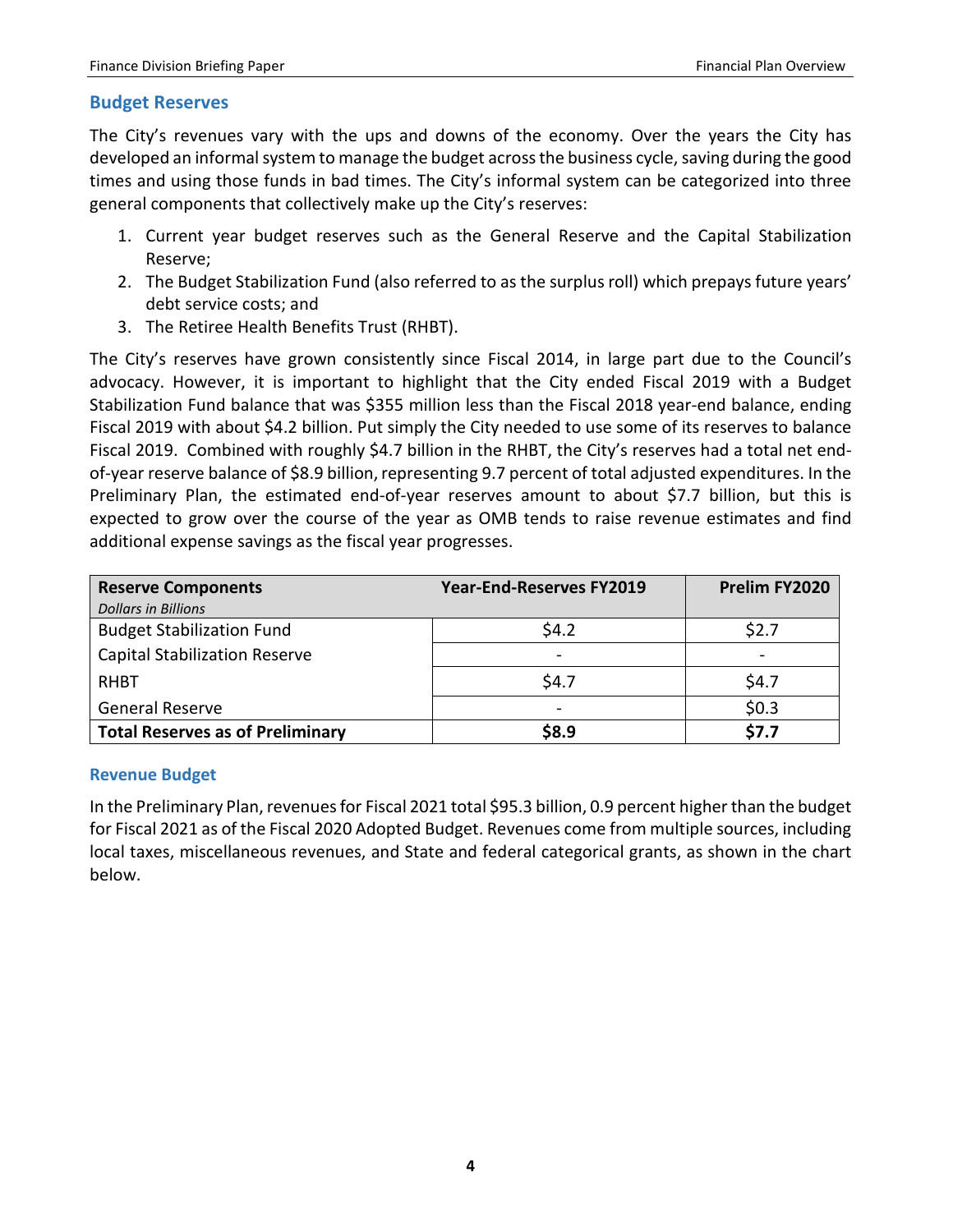

**City Taxes Account for the Majority of FY20 Total Revenue**

City taxes for Fiscal 2021 are expected to total \$65.6 billion, up 0.9 percent compared to the Fiscal 2020 Adopted Budget. Real property tax comprised 47.3 percent of all tax revenues, while the personal income comprised 21 percent. For additional details on the Revenue Budget, see the "Economic and Tax Revenue Forecast for the Fiscal 2021 Preliminary Budget" report.

# <span id="page-6-0"></span>**Tax Expenditures**

City tax expenditures, commonly referred to as "tax breaks," consist of abatements, exemptions, and incentives granted to subsidize certain forms of private spending or to provide targeted tax relief. Although different than direct spending, tax expenditures can have a major impact on the budget in as much as money not collected is functionally the same as money spent.<sup>[1](#page-6-1)</sup> Recognizing this, the Charter requires the Department of Finance (DOF) to publish an annual report on tax expenditures, most recently published in February, 2020.

However, data limitations make it difficult to provide a comprehensive picture of the total tax expenditures in the current budget. Some tax expenditures are not easily quantifiable and therefore no clear estimates exist for the cost of those tax breaks.

However, even for those that are easily quantifiable, the timing of tax return filings make timely and consistent analysis challenging. The most recent DOF Tax Expenditure Report provides estimates as of Fiscal 2020 for the Real Property Tax, while the most recent estimates for expenditures based on other taxes are from earlier periods. The Business, Excise, and Sales tax expenditures are estimates for the Tax Year 2016, while those for the Personal Income Tax (PIT) are for Tax Year 2017.

Therefore, this report will provide not only background on the most recent analysis of the City's tax expenditures, but also context as to what share of the tax is reduced by the expenditures. That can

<span id="page-6-1"></span><sup>&</sup>lt;sup>1</sup> There are exceptions to this rule, for example if the tax expenditure was necessary to induce some economic activity, and no comparable spending would have taken place in its absence, then the amount of the fiscal impact of the tax expenditure would be less than the subsidy provided. The question of when tax expenditures are necessary to incentivize investment is debatable, but research shows that inducement effects are often small and frequently overstated in public discussions.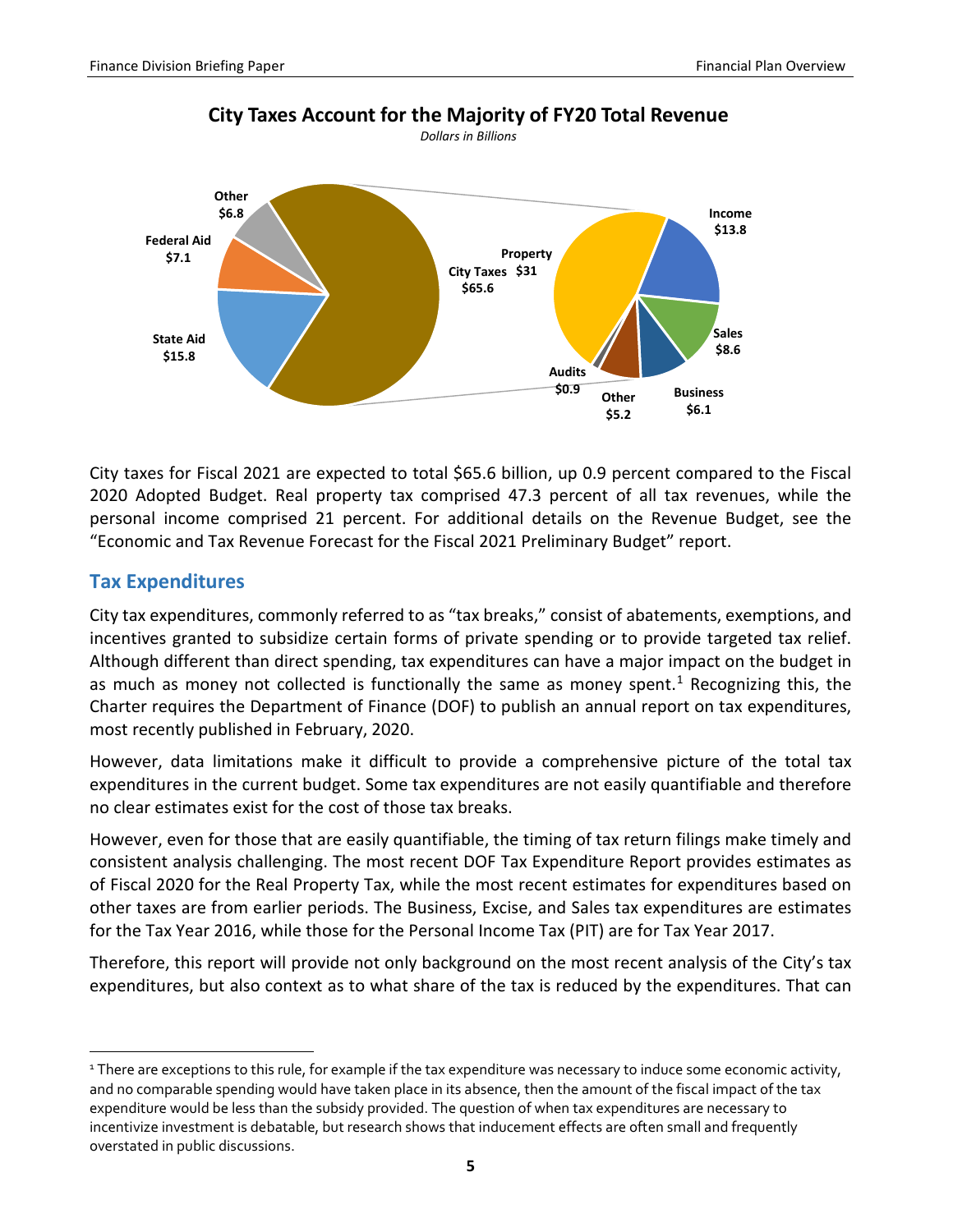help provide insight into the potential budgetary impact of the tax expenditures in the current and upcoming budgets.

Additionally, increasing transparency and oversight could lead to more efficient and targeted use of tax expenditures to achieve economic and social goals, in particular those related to economic development. For that reason, the Council has been making strides in increasing its oversight and transparency of the City's economic development tax expenditure programs. Local Law 18 of 2017 established an evaluation process where the Independent Budget Office (IBO), in discussion with the Council Finance Division, issues an in-depth report on a chosen tax program each year. So far, one evaluation has been conducted as a result of the local law. A second evaluation is being prepared and is expected to be released this summer.



# **New York City Tax Collection vs Tax Expenditures**

**Real Property Tax** is the largest revenue source of New York City, is expected to raise \$29.7 billion of total tax revenue in Fiscal 2020. In that same period, real property tax expenditures are expected to total \$6.8 billion or 18.8 percent of revenues actually collected.



# **Real Property Tax Expenditures By Purpose Fiscal 2020**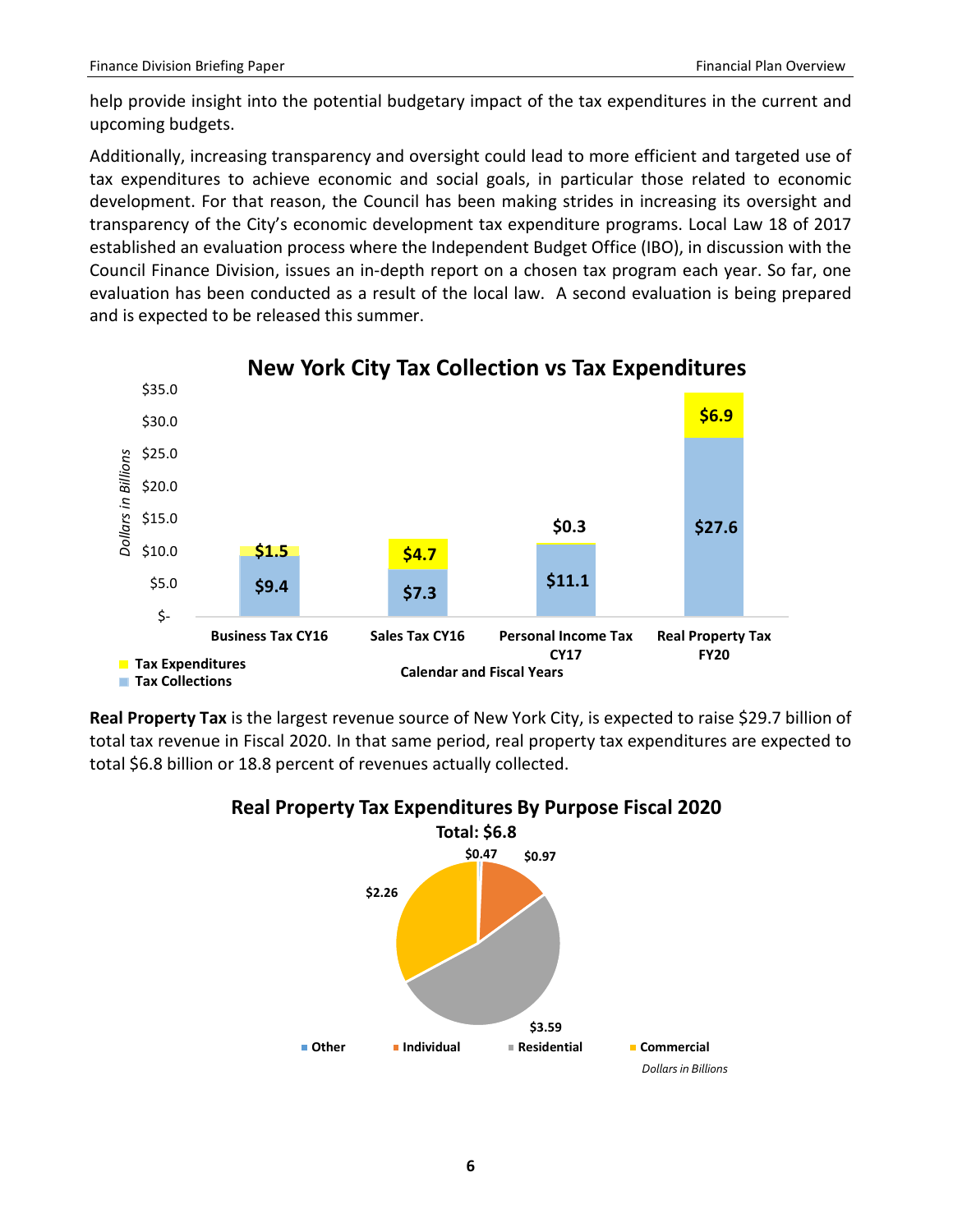The City's property tax programs can generally be categorized by purpose. First, residential benefits comprise 52 percent of property tax expenditures, with a value of \$3.6 billion in Fiscal Year 2020. This category includes various programs that incentivizes new construction or rehabilitation of residential property. The second largest category is commercial incentives at \$2.3 billion, or 33 percent of total property tax expenditures. Properties assisted by the commercial programs range from hotels, retail space, and office buildings to properties involved in manufacturing and distribution activities, such as factories and warehouses. Third, programs for individual assistance totaled \$978 million. There were 94,822 exemptions that reduced taxes for veteran and senior citizen homeowners, while the Senior Citizen Rent Increase Exemption (SCRIE) provided relief to an estimated 61,147 senior citizen renters. Finally, others comprise \$47 million or 1 percent of benefits represent miscellaneous benefits such as the tax program that exempts the Chrysler Building.<sup>[2](#page-8-0)</sup> The single largest residential tax expenditure program is the Section 421-a program, with 20[3](#page-8-1),757 units and a value of \$1.6 billion.<sup>3</sup> In addition, the five largest real property tax expenditures program account for 55 percent of net total of real property tax expenditure programs.

| <b>Five Largest Real Property Tax Expenditures Programs</b><br><b>Dollars in Millions</b> | <b>FY2020</b> |
|-------------------------------------------------------------------------------------------|---------------|
| Section 421-a                                                                             | \$1,570       |
| <b>NYC Housing Authority</b>                                                              | 661           |
| Co-op/Condo Abatement                                                                     | 614           |
| Industrial and Commercial Incentive Program                                               | 539           |
| Industrial Development Agency                                                             | 440           |
| <b>Net Total</b>                                                                          | \$3.824       |

**Business Income and Excise Tax** expenditures that could be quantified were value at \$1.5 billion in calendar year 2016. This corresponds to 16.0 percent of the total tax collection of \$9.4 billion in calendar 2016. Many of these programs are designed to foster economic development, for example reducing City energy costs for eligible businesses or providing relocation incentives. The five largest business income and excise tax expenditure programs accounted for 88 percent of the quantifiable cost of annual business income and excise tax expenditures. A small number of tax expenditures in this area are not easily quantifiable as no data is collected on those breaks, and therefore those breaks are not included in the total amounts within this report.

<span id="page-8-0"></span><sup>&</sup>lt;sup>2</sup> This is one of the oldest tax breaks in New York State. The exemption stems from Cooper Union's ownership of the land beneath the Chrysler Building. The value of the tax exemption is required to be remitted from the building's owner to Cooper Union to support its educational mission.

<span id="page-8-1"></span><sup>&</sup>lt;sup>3</sup> See Department of Finance, Annual Report on Tax Expenditures, Fiscal 2020.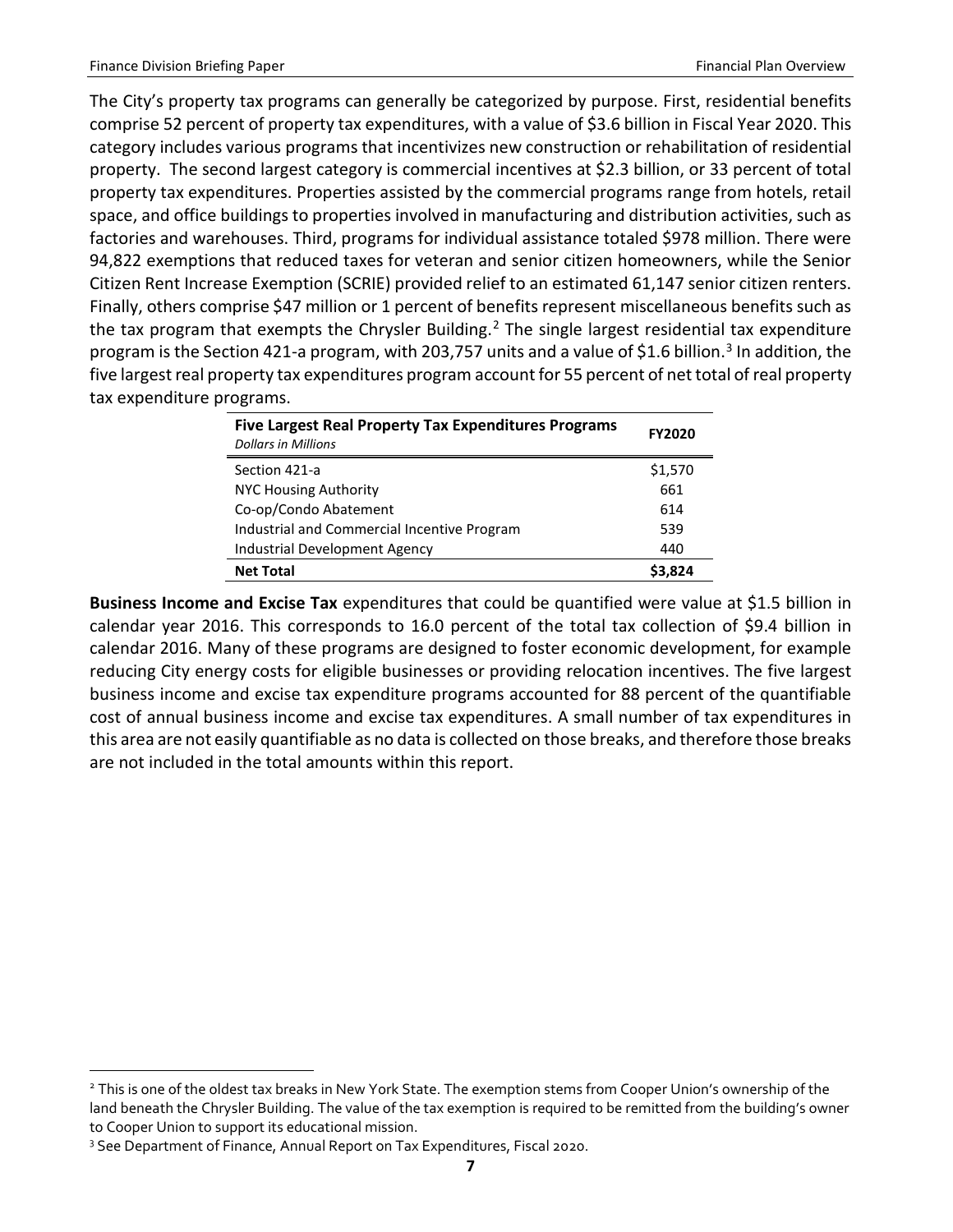



**City Sales Tax.** New York City sales and use tax generally applies to retail sales of tangible personal property and certain services occurring within the City. Tax Expenditures related to the City sales tax quantified for calendar year 2016 were estimated at \$4.7 billion which is equivalent to 64.4 percent of the \$7.3 billion in sales tax revenue during that same period.

Sales tax exemptions include a wide variety of consumable goods and services, such as exemptions for grocery purchases, medicines, fuel sold to airlines, tailoring and laundry services, internet access services, and clothing and footwear less than \$110. A break down by category can be seen in the chart below.

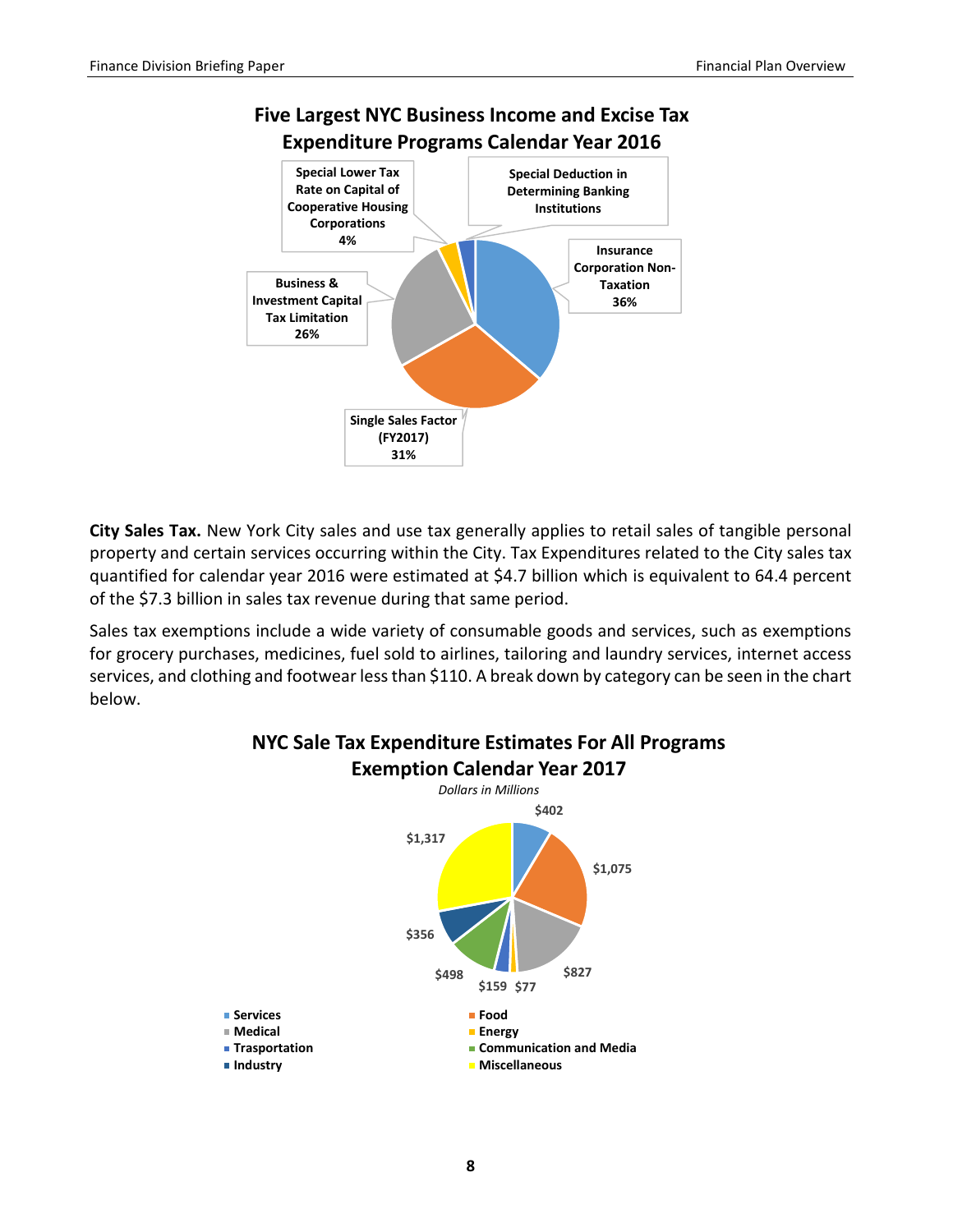**City-funded Personal Income Tax Credits.** New York State administers the City PIT and, accordingly, modifications to income, such as exclusions, deductions and other adjustments allowed by the State in determining taxable income, are automatically passed through to the City tax. In calendar year 2017, PIT tax credits represented \$298 million or 2.7 percent of personal income tax revenue.



As mentioned above, tax expenditures are not easy to quantify and therefore no clear estimates exist for the cost of those tax breaks. However, if one were to assume that the most recently available shares of tax expenditures to their taxes held constant, then tax expenditures would total \$14.1 billion or 14.7 percent of the City's tax revenues in Fiscal 2020, and \$14.5 billion or 14.8 percent of total tax revenues in Fiscal 2021.

| <b>Tax Expenditures</b>                   | <b>FY20</b> | <b>FY21</b> | <b>FY22</b> | <b>FY23</b> | <b>FY24</b> |
|-------------------------------------------|-------------|-------------|-------------|-------------|-------------|
| Property Tax Expenditures (22.9%)         | 6.8         | 7.1         | 7.4         | 7.6         | 7.8         |
| Business Tax (16.0%)                      | 1.5         | $1.5\,$     | $1.5\,$     | 1.5         | 1.5         |
| Sale Tax (64.4%)                          | 5.4         | 5.5         | 5.7         | 5.9         | 6.1         |
| Personal Income Tax (2.7%)                | 0.4         | 0.4         | 0.4         | 0.4         | 0.4         |
| <b>Estimated Tax Revenue Expenditures</b> | 514.1       | \$14.5      | \$15.0      | \$15.5      | \$15.9      |

# <span id="page-10-0"></span>**Risks to the Financial Plan**

The Preliminary Plan does not yet account for certain risks, including State budget shortfalls and reductions in federal aid. Because the State and federal budgets are not yet finalized, the exact amount of any shortfalls cannot be accurately projected at the time of this writing. This is typical of City Preliminary Budgets and historically more fixed projections of State and federal aid are made in the Executive Plan. Other budget risks include the possibility of an economic downturn, as well as City spending that is not accurately accounted for in the Preliminary Plan based on historical trends and known needs. For further information on risks, please refer to the "Economic and Revenue Forecast for the Fiscal 2021 Preliminary Budget" report.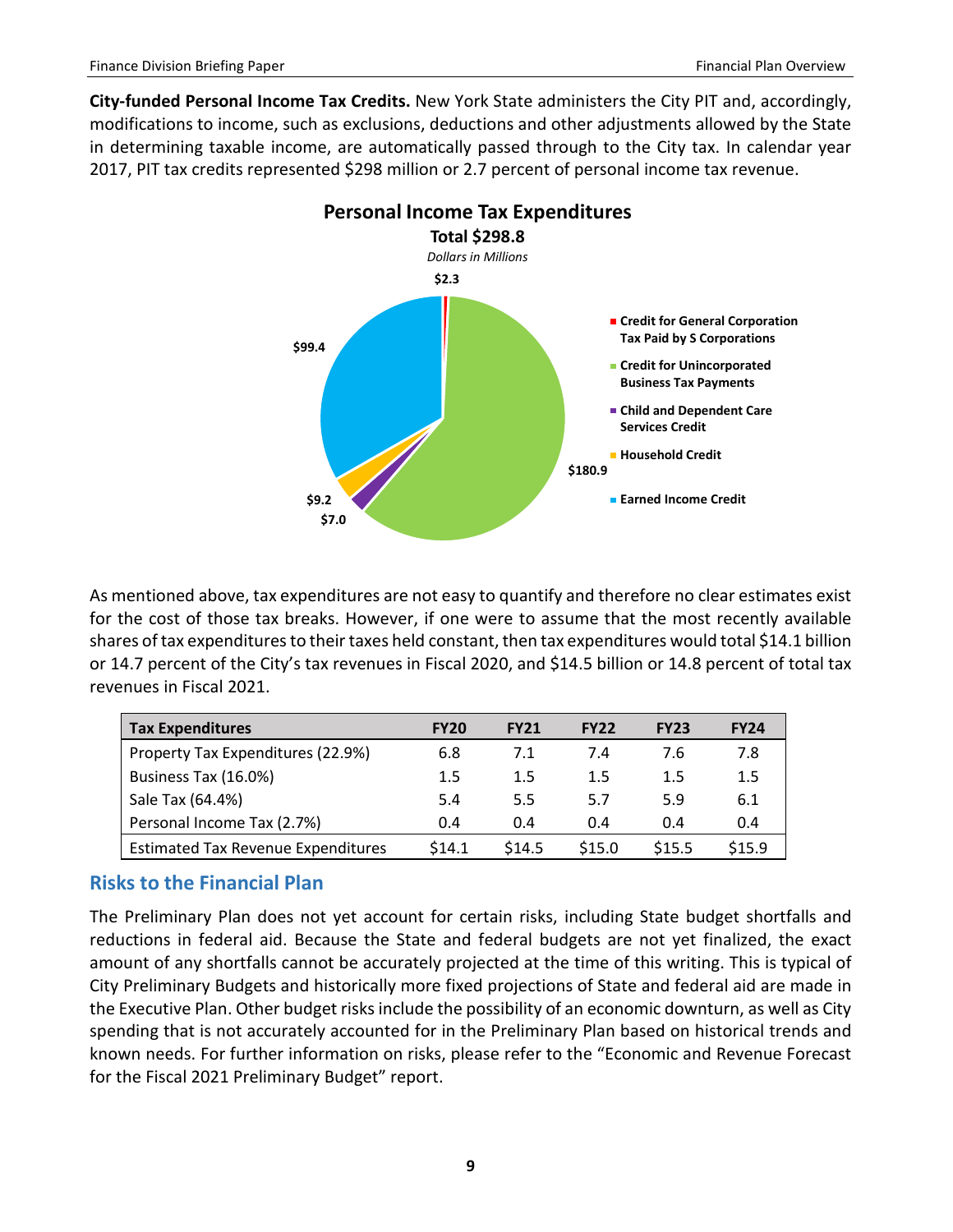## <span id="page-11-0"></span>**State Budget Shortfalls**

The Governor's Executive Budget for State Fiscal Year 2020-2021 includes several proposals that would have a negative impact on the City's budget if adopted. Potential cuts and cost shifts could lower State aid to the City by roughly \$1.5 billion next year compared to the Preliminary Budget's projections. The Preliminary Plan did not alter State revenue projections to align with the Governor's proposals, and, as in past years, the Council expects that OMB will adjust the financial plan after the State adopts its budget. The State risks fall into three general categories – Medicaid, Education, and Public Aid – each of which is discussed in detail below.

#### **Medicaid Cost Shift to Localities**

The 2021 State Executive Budget reflects a \$2 billion gap related to Medicaid. To address this State budget shortfall, the Executive Budget proposes a significant cost shift for Medicaid to localities. Any locality that exceeds two percent property tax growth and incurs Medicaid spending growth over three percent would be required to pay for all growth in Medicaid spending. For New York City this proposal could raise the City's required contribution to Medicaid by \$1.1 billion next year. OMB projected the cost shift based on an average annual growth of about seven percent for New York City Medicaid spending over the last two State fiscal years. Currently, the City's local share of Medicaid is capped at \$5.3 billion annually.

In addition, the Governor reconvened a Medicaid Redesign Team (MRT II) to identify \$2.5 billion in reoccurring savings statewide by April 1, 2020.<sup>[4](#page-11-1)</sup> If MRT II fails to identify \$2.5 billion in savings by the deadline, the Governor can impose across-the-board cuts to spending. Notably, because approximately half of State Medicaid costs are covered by a federal match, MRT II would effectively need to identify \$5 billion in savings to generate \$2.5 billion for the State. It is unclear how cuts identified by MRT II or across-the-board cuts would impact the City, but most likely any cuts would impact Health + Hospitals (H+H), because H+H is the City's largest Medicaid provider.

#### **Education Aid**

Although the 2021 State Executive Budget proposes \$11.6 billion in School Aid for the City, representing a two percent increase from the prior year, this amount falls \$136 million short of OMB's School Aid projection in the Preliminary Plan, which budgeted for a 3.2 percent growth in Fiscal 2021. While Foundation Aid is proposed to increase by \$127 million, the Governor has proposed to consolidate ten expense-based aid categories into Foundation Aid, which would create a \$173 million shortfall in Foundation Aid based on the City's anticipated revenue projections for these revenue streams for the upcoming fiscal year. The overall estimated shortfall for School Aid will constrain the City's ability to fully fund schools at 100 percent of the Fair Student Funding formula.

#### **Temporary Assistance for Needy Families (TANF)**

The Executive Budget proposes to impose a five percent local share for the City for the Family Assistance portion of the Temporary Assistance for Needy Families (TANF) block grant. This would result in a cost shift of \$34 million in Fiscal 2020, and \$68 million in Fiscal 2021 and in the outyears. This is in addition to the ten percent local share for TANF enacted in the 2020 State Budget, which cut the City's annual TANF revenue by \$125 million.

<span id="page-11-1"></span> <sup>4</sup> Notably, MRT II appointees do not include any representatives from the City's public hospital system or City elected representatives.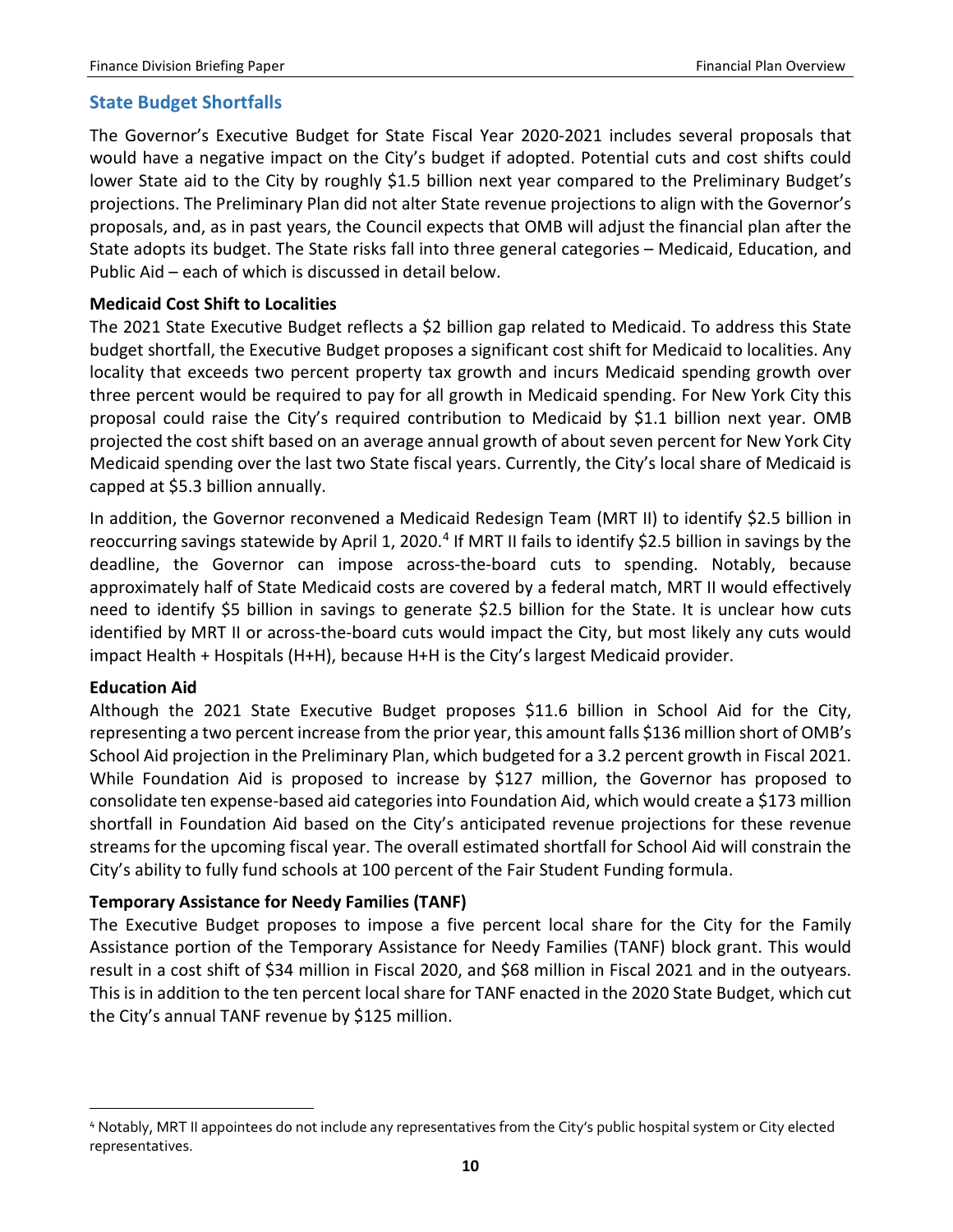The Governor also proposes to limit the services the City is able to claim under the TANF Flexible Fund for Family Services (FFFS) on child welfare services. The proposed restrictive guidelinesfor FFFS would result in the City claiming less revenue from the grant, and would leave a \$7.1 million shortfall in Fiscal 2020, growing to \$14.2 million in Fiscal 2021 and in the outyears.

## <span id="page-12-0"></span>**Other Budget Risks**

## **Overtime Spending**

Actual overtime costs have consistently outpaced the budgeted costs, and the Preliminary Plan does not adjust overtime to match historical spending. Without developing a plan to reduce overtime expenditures, by either tightening controls or imposing strict limits inside City agencies, it is highly unlikely that future spending will match the overtime levels carried in the Plan. Below is a chart detailing actual overtime expenses since Fiscal 2015.



Since Fiscal 2015, the overtime budget at adoption has been, on average, 28 percent less than actual expenditures. Although the overtime budget totals \$1.3 billion in the Fiscal 2021 Preliminary Budget, overtime expenditures have averaged \$1.7 billion over the past five years. As of January 2020, actual expenditures for overtime total \$973.9 million, meaning that the City is again on track to spend approximately \$1.7 billion on overtime in Fiscal 2020, which is approximately \$385 million, or 27 percent more than the current budget.

# **Board of Elections**

The Fiscal 2021 Preliminary Budget for the Board of Election (BOE) totals only \$130.9 million and is not an accurate projection of spending. The Fiscal 2021 budget does not include the \$75 million that was added in the Fiscal 2020 budget that was required to implement early voting for the current fiscal year and which will be needed again to implement early voting in Fiscal 2021. However, it is anticipated that the Administration will include this funding in the Fiscal 2021 Executive Budget.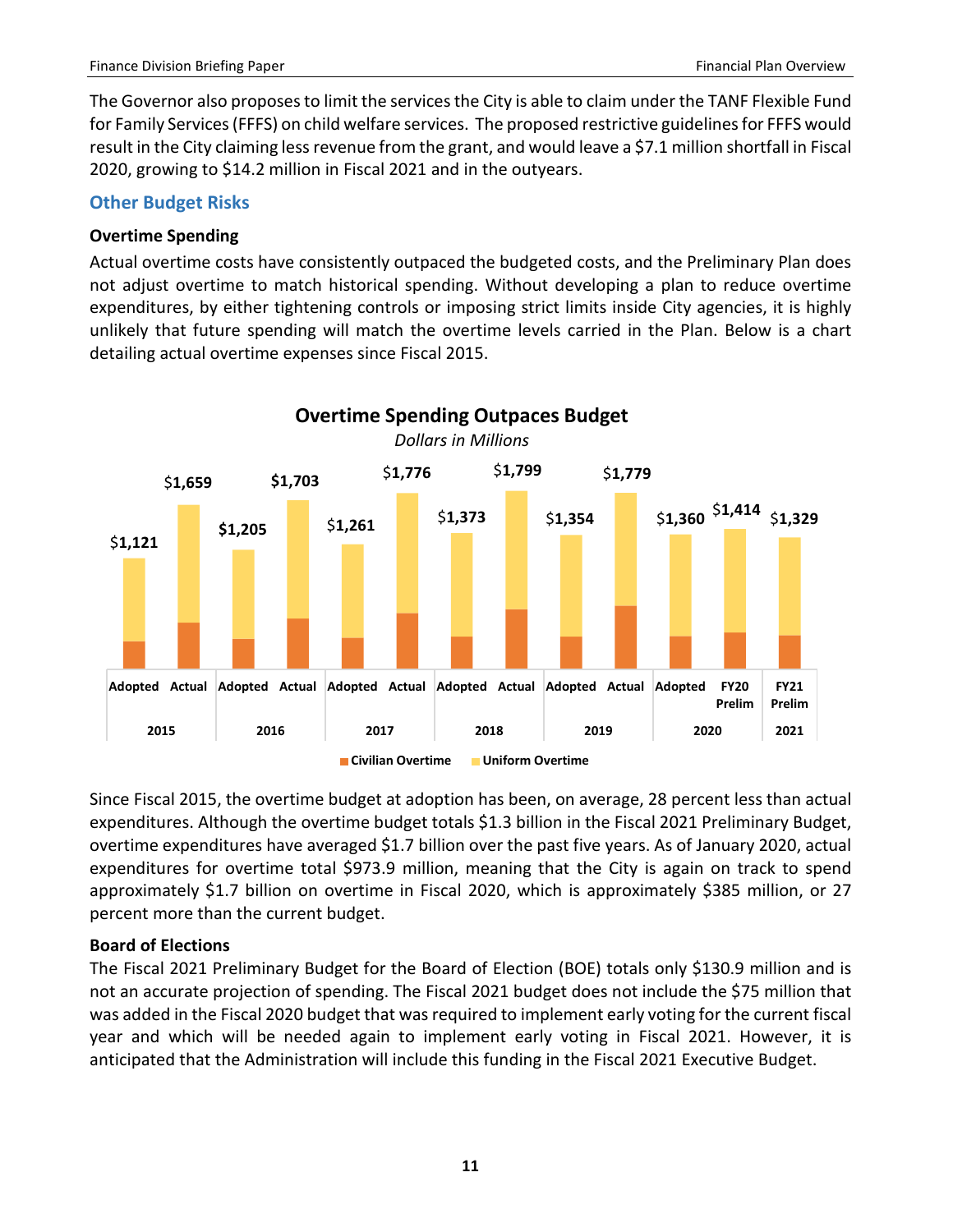### **Department of Education**

Although the Department of Education's (DOE) Fiscal 2020 budget for Carter Cases increases by \$150 million as of the Fiscal 2021 Preliminary Budget, for a total of \$540.2 million, DOE's Fiscal 2021 budget for Carter Cases remains underfunded. The Fiscal 2021 budget for Carter Cases is only \$405.6 million, or approximately \$134 million less than what is budgeted for the current fiscal year. Given that Carter Case spending includes both current payments, as well as payments for services in prior years, and costs tend to increase year-over-year, this is a significant shortfall for Fiscal 2021.

Additionally, the Preliminary Plan includes a \$64 million increase in Fiscal 2020 related to pupil transportation costs to address a budget shortfall, but this increase is not reflected in the outyears.

#### **Model Budget Funding**

Pursuant to the Fiscal 2018 Adopted Budget deal, the Administration agreed to revise senior center budgets and included \$10 million for the first phase of a three-year, senior center model budgeting project. The commitment was for a total baselined investment of \$20 million that would reach full implementation in Fiscal 2021. However, the Fiscal 2021 Preliminary Budget does not include the additional \$10 million in baseline funding to the Department for the Aging's (DFTA) budget.

## **NYC School Bus Grant Program - Employee Protection Provisions**

The Fiscal 2021 Preliminary Budget includes \$18.5 million for Fiscal 2020 for the Department of Small Business Services (SBS) grant program for school bus vendors, but this funding is not included in the outyears. SBS implemented this program at the end of the 2013-2014 school year when DOE removed employee protection provisions from the school bus contracts, but OMB has continued to budget on a year-to-year basis. Reliant Transportation is the only firm that receives a supplement from SBS through this program.

#### **Council Priorities**

The Preliminary Plan does not include funding for the Council's discretionary initiatives, which totaled approximately \$450 million in Fiscal 2020 for vital services provided to New Yorkers through community-based organizations. The Plan also does not provide for the continuation of \$215.7 million in one-time funding restored in Fiscal 2020 and which will need to be included in the Fiscal 2021 budget. Finally, the Plan does not continue the \$12.5 million in PEG restorations that were negotiated as a part of the Fiscal 2020 Adopted Budget.

# <span id="page-13-0"></span>**Expense Budget**

The Fiscal 2021 Preliminary Budget totals \$95.3 billion, which is \$2.5 billion, or 2.7 percent, more than the Fiscal 2020 Adopted Budget and \$100 million less than the current Fiscal 2020 budget as modified by the Preliminary Plan. The projected growth over the Preliminary Plan period is 9.5 percent, equaling an annual growth rate of 2.3 percent from Fiscal 2020 to 2024.

The Fiscal 2021 Preliminary Budget includes \$52.7 billion for personal services (PS) costs, \$38.4 billion for other than personal services (OTPS) costs, \$7.5 billion for debt service, and \$1.25 billion set aside for reserves. Backing out the roughly \$1.8 billion projected for intra-city spending, along with approximately \$2.7 billion in debt service prepayment with Fiscal 2020 dollars, leaves the Fiscal 2021 Preliminary Budget at \$95.3 billion. The following discussion will review the PS and OTPS portions of the Expense Budget. Debt service and reserves are discussed in the companion reports to today's hearing.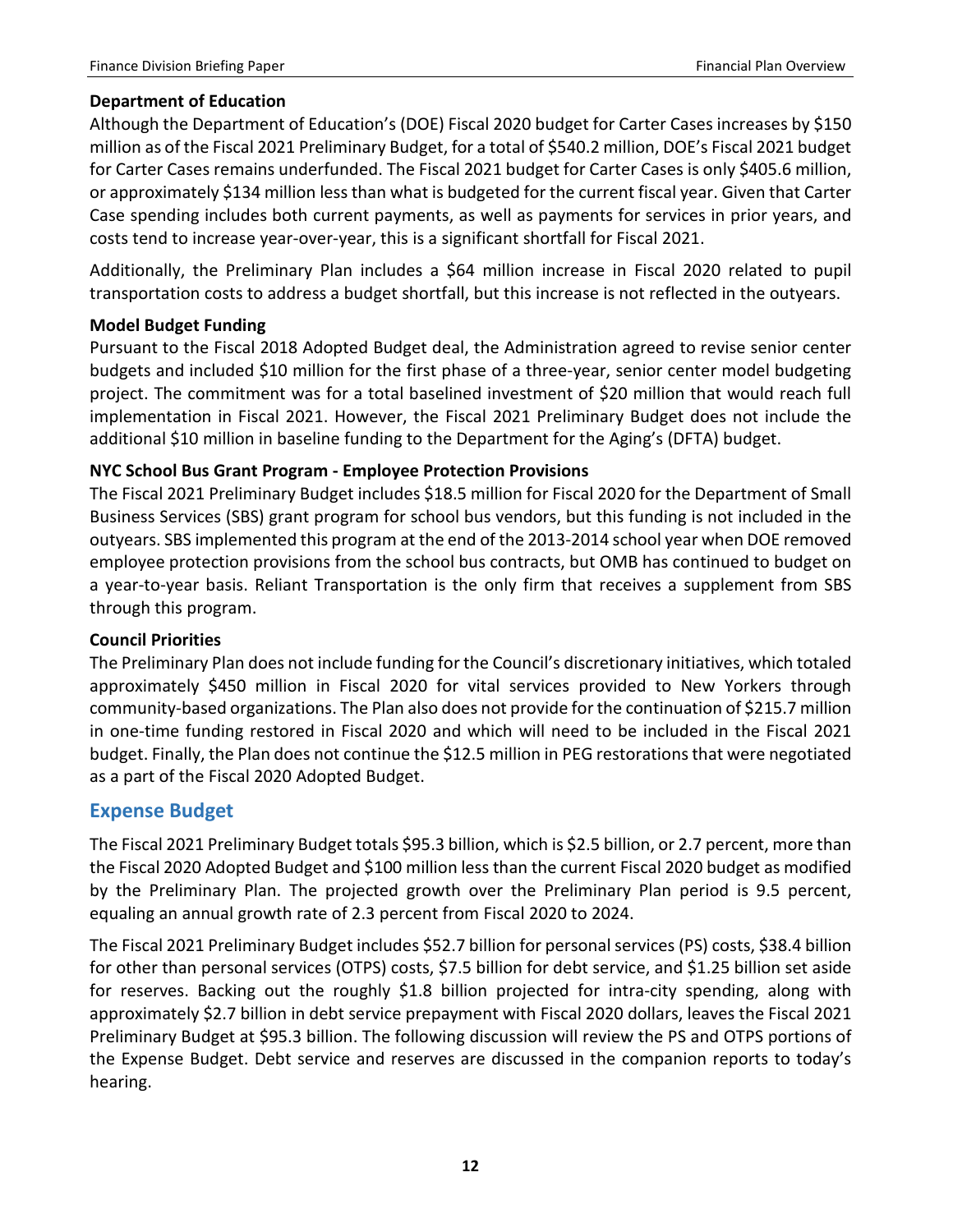The overall growth in spending projected in the Preliminary Plan is entirely driven by PS spending. Between Fiscal 2020 and Fiscal 2024, PS spending will grow by 10.3 percent while OTPS spending will fall by three percent. Growth in the PS budget is largely attributable to labor contracts.





# <span id="page-14-0"></span>**PS Spending**

In aggregate, PS expenditures – which include salaries and wages, fringe benefits, and pension contributions – are projected to grow throughout the Financial Plan. The average annual percentage increases during this five-year period are expected to be approximately 1.8 percent for salaries and wages, 5.8 percent for fringe benefits, and 0.8 percent for pension contributions.



PS spending in the Fiscal 2021 Preliminary Budget totals \$52.7 billion, accounting for approximately 55.3 percent of the City's total operating budget. It includes \$30.9 billion (about 58.7 percent of PS spending) for salaries and wages, \$11.8 billion (about 22.4 percent of PS spending) for fringe benefits, and \$9.9 billion (about 18.9 percent of PS spending) for pension contributions. Fringe benefits account for more than one-half of the increase in PS spending over the five-year plan period. The PS budget is projected to grow to \$56.6 billion by Fiscal 2024. Although the annual increases are somewhat large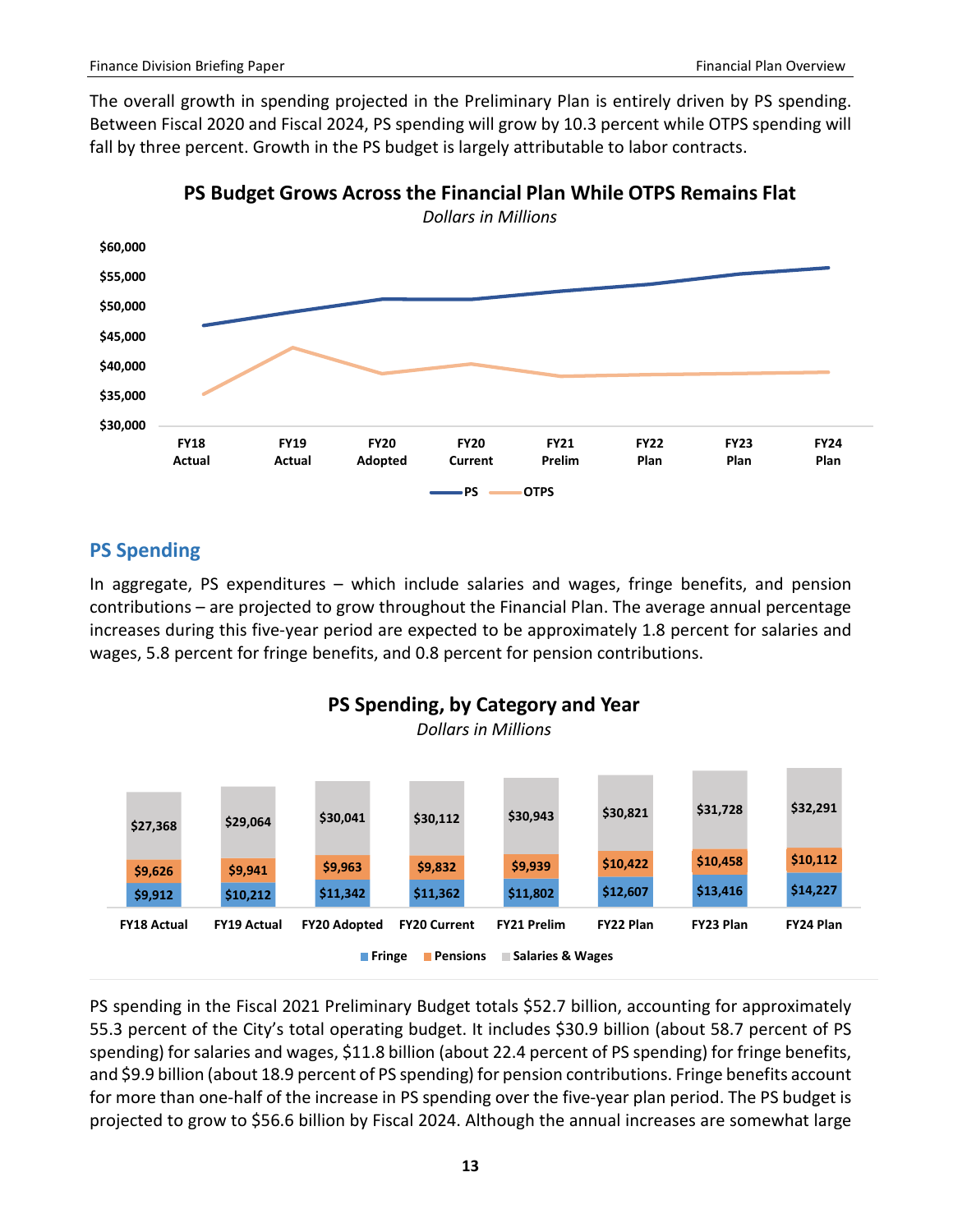in absolute terms, the shares of the overall PS budget for each component are anticipated to remain stable.

#### *Collective Bargaining Adjustments*

The Preliminary Plan recognizes a number of recent collective bargaining agreements between the City and various unions; as of the Preliminary Plan, the City has reached settlements with approximately 80 percent of the municipal workforce. Wage increases reflect the established "pattern," set by the United Federation of Teachers (UFT) and District Council 37 (DC 37), which provide for total pay hikes of roughly 7.5 percent over the life of each union contract. Recent settlements include the agreement between City University of New York (CUNY) and its faculty and staff represented by the Professional Staff Congress (PSC), and with traffic agents and their supervisors of the Police Department who are represented by the Communications Workers of America (CWA).

These and additional settlements are funded in the Reserve for Collective Bargaining, better known as the Labor Reserve. To address anticipated collective bargaining needs, the Labor Reserve is expected to rise from \$1.5 billion in Fiscal 2022 to nearly \$2.5 billion in Fiscal 2024. The Preliminary Plan lowersthe total amount in the Labor Reserve for Fiscal 2020 from \$1.093 billion to \$1.011 billion. This change is accounted for, on net, by \$154 million in transfers from the Labor Reserve into agency budgets that are associated with collective bargaining agreements, increments, and other adjustments in Fiscal 2020. The largest of these drawdowns is to fund lump-sum payments for retroactive wages to healthcare workers at H+H. Additionally, there is an inflow of \$72 million in Fiscal 2020 relating to a December 2019 contract settlement between the City and the Uniformed Officers Coalition (UOC). The 36-month labor agreement with UOC, which is comprised of eight unions representing over 16,000 employees, including correction officers, firefighters, sanitation workers, and other uniformed workers, is slightly more generous than the pattern discussed above, resulting in successively larger annual increases to the Labor Reserve that total \$410 million through Fiscal 2024.

#### <span id="page-15-0"></span>**Salaries and Wages**

Spending on salaries and wages is expected to total \$30.9 billion in Fiscal 2021, representing about 32 percent of the City's expenditures and about 59 percent of the PS budget. Full-time pedagogical salaries amount to approximately \$11.1 billion, or approximately 36 percent of the total salaries budget for Fiscal 2021, and is concentrated in the DOE's budget. Salaries for full-time uniformed personnel amount to approximately \$5.4 billion, or 17 percent, of the salaries budget in Fiscal 2021 encompassing police officers, firefighters, sanitation workers, and correction officers.

Overtime amounts to approximately four percent of all spending on salaries. The Fiscal 2021 Preliminary Budget includes \$1.4 billion for overtime in Fiscal 2020, a four percent increase since adoption. For reasons discussed above, the projection for overtime spending is likely to be understated in the Preliminary Plan.

#### <span id="page-15-1"></span>**Fringe Benefits**

Fringe benefits account for approximately \$11.8 billion, or 22 percent, of the Fiscal 2021 PS budget and 12 percent of the total budget. The fringe benefits rate for civilian employees stands at around 48 percent in Fiscal 2020.<sup>[5](#page-15-2)</sup> Spending on fringe benefits is projected to grow by about four percent

<span id="page-15-2"></span> <sup>5</sup> Note: Federally approved rates include pensions and selected fringe categories. Please see next section for separate discussion and analysis of pension benefits.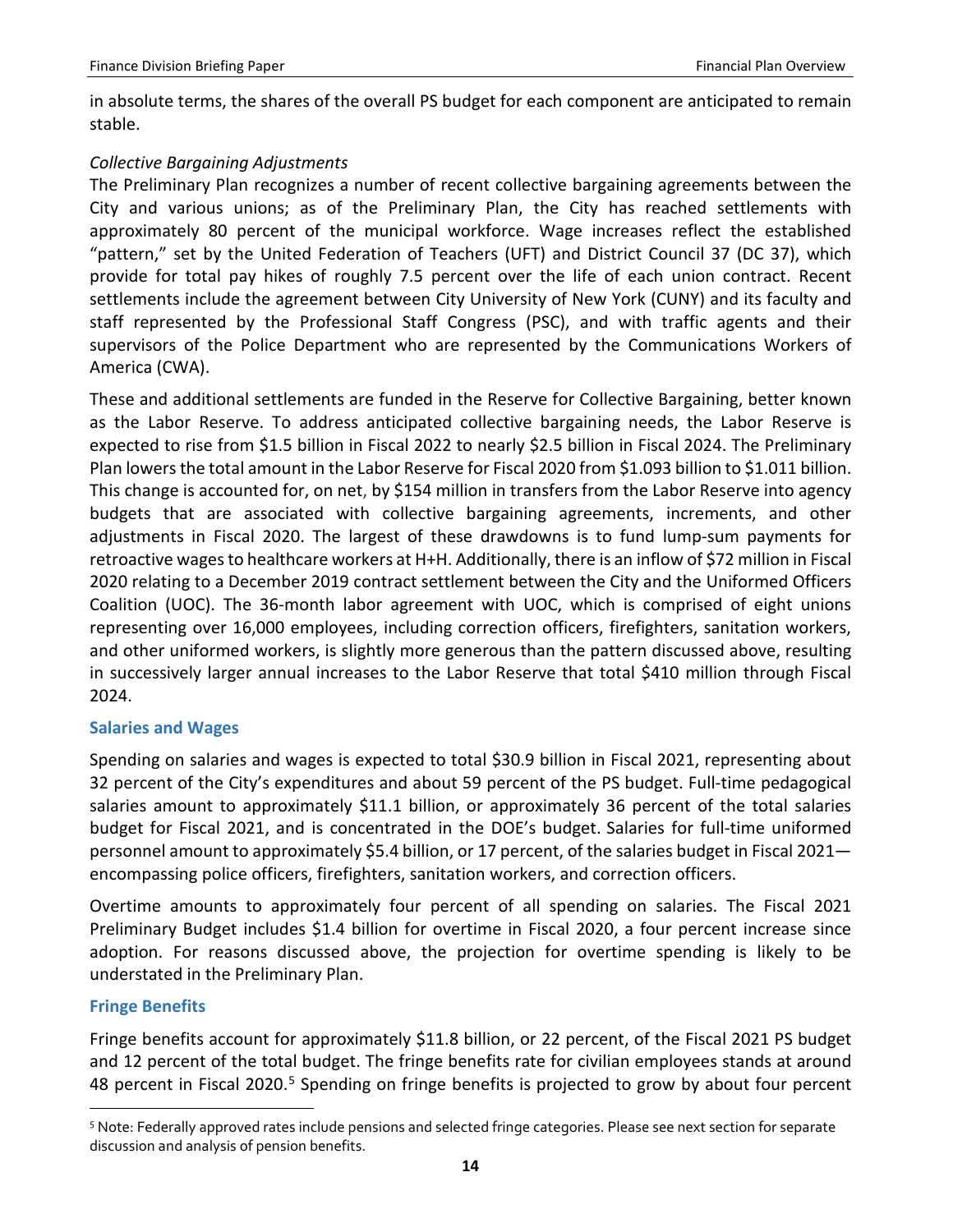| Fringe Benefit Expenditures as of January 2020 (Excluding Pensions) |          |          |       |  |  |  |  |
|---------------------------------------------------------------------|----------|----------|-------|--|--|--|--|
| <b>Dollars in Millions</b>                                          |          |          |       |  |  |  |  |
| <b>Fiscal 2021</b><br>Fiscal 2020<br><b>Percent Change</b>          |          |          |       |  |  |  |  |
| Health Insurance                                                    | \$7,054  | \$7,471  | 6%    |  |  |  |  |
| Social Security                                                     | 2,268    | 2,303    | 2%    |  |  |  |  |
| Supp. Welfare Benefits                                              | 1,344    | 1,309    | (3%)  |  |  |  |  |
| <b>Worker's Compensation</b>                                        | 394      | 423      | 7%    |  |  |  |  |
| <b>Annuity Contributions</b>                                        | 118      | 120      | 2%    |  |  |  |  |
| <b>Allowance for Uniforms</b>                                       | 77       | 75       | (3%)  |  |  |  |  |
| Worker's Comp. - Uniformed                                          | 42       | 44       | 4%    |  |  |  |  |
| Unemployment Insurance                                              | 37       | 38       | 1%    |  |  |  |  |
| <b>Other Fringe Benefits</b>                                        | 15       | 6        | (61%) |  |  |  |  |
| <b>Faculty Welfare Benefits</b>                                     | 12       | 12       | 0%    |  |  |  |  |
| <b>Disability Insurance</b>                                         | 1        | 1        | 0%    |  |  |  |  |
| <b>TOTAL</b>                                                        | \$11,362 | \$11,801 | 4%    |  |  |  |  |

from the current fiscal year to the next. The largest component of fringe benefits spending is health insurance for employees and retirees, which will reach nearly \$7.5 billion in Fiscal 2021—including \$2.8 billion at the DOE, an increase of nearly eight percent for the agency from Fiscal 2020.

Growth in projected costs for health insurance is the main driver of the rise in budgeted fringe benefits spending in the Preliminary Plan. Fringe benefits spending on retirees in particular, for health and other benefits (excluding pensions), are estimated to be around \$2.7 billion. Departmental comparisons show that DOE leads other agencies in estimated fringe costs overall in Fiscal 2021, followed by the Police Department (NYPD), the Fire Department (FDNY), the Department of Correction (DOC), and the Department of Sanitation (DSNY).

| <b>Top Agencies by Projected Fringe Costs</b><br>as of January 2020 (Excluding Pensions) |                            |  |  |  |
|------------------------------------------------------------------------------------------|----------------------------|--|--|--|
| <b>FY21 Fringe</b>                                                                       |                            |  |  |  |
| <b>Department</b>                                                                        | Costs                      |  |  |  |
|                                                                                          | <b>Dollars in Millions</b> |  |  |  |
| Education                                                                                | \$4,781                    |  |  |  |
| Police                                                                                   | 2,471                      |  |  |  |
| Fire                                                                                     | 821                        |  |  |  |
| Correction                                                                               | 747                        |  |  |  |
| Sanitation                                                                               | 481                        |  |  |  |

#### <span id="page-16-0"></span>**Pensions**

The bulk of the City's pension contributions fund five actuarial pensions – the New York City Employees' Retirement System, the Teachers' Retirement System, the New York City Board of Education Retirement System, the New York City Police Pension Fund, and the New York City Fire Pension Fund. The City also contributes to a handful of non-city retirement systems, including the Cultural Institutions Retirement System and the Teachers' Insurance and Annuity Association.

Total pension spending will reach \$9.9 billion in Fiscal 2021, accounting for 10.4 percent of the City's budget and 19 percent of the PS budget. Since the November Plan, which increased pension expenses by \$2 million in Fiscal 2020 and reduced them by \$17 million in Fiscal 2021, the Preliminary Budget shows further savings for this year and next. Contributions to the five major retirement systems have been reduced by \$134 million in Fiscal 2020 and by \$174 million in Fiscal 2021. This includes a reduction of \$125 million annually reflecting actuarial methods being changed at the Board of Education Retirement System. Expenses for the Police and Fire pension systems will increase by a combined \$10 million annually, reflecting the cost of certain benefit increases following State legislative actions. Following returns of 8.7 percent in Fiscal 2018 and 7.2 percent in Fiscal 2019, combined returns for the current fiscal year average just 4.1 percent.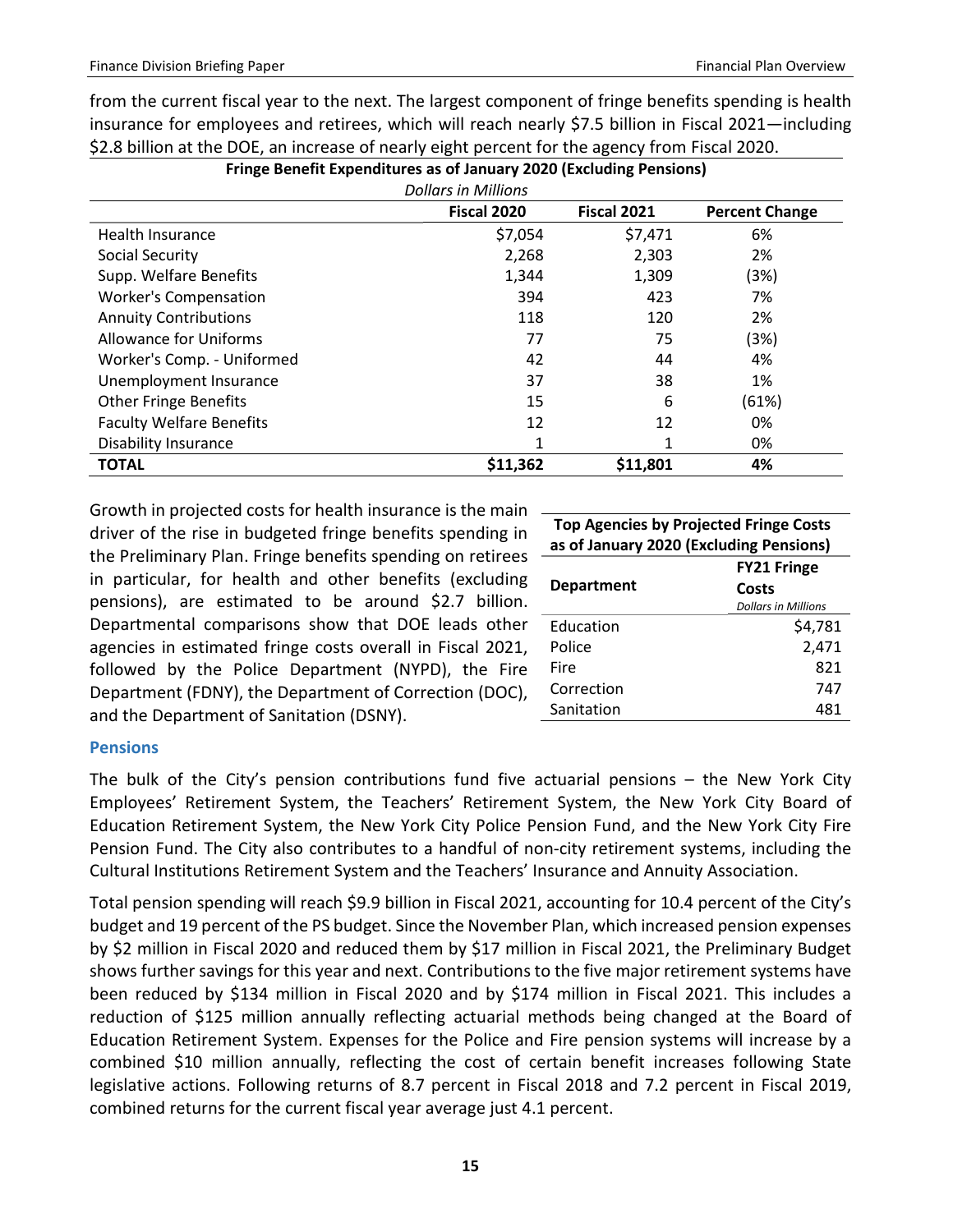Pension expenses reflect the various boards of trustees' decisions to adopt new sets of actuarial assumptions and methods recommended by the Chief Actuary in Fiscal 2019. These assumptions and methods relate primarily to demographics, including assumptions about mortality, probability of termination, and use of overtime. Should further actuarial assumption changes be necessary in the coming years, the Preliminary Plan includes a pension reserve of \$200 million in Fiscal 2022, rising to \$275 million starting in Fiscal 2023, to pay for such costs.

#### <span id="page-17-0"></span>**Citywide Budgeted Headcount**

The Fiscal 2021 Preliminary Budget includes 308,851 full-time (FT) positions and 27,327 full-time equivalent (FTE) positions. Of these, 83 percent of FT positions and 91 percent of FTE positions are City-funded. Education and Public Safety workers make up 72.9 percent of the City's workforce, as shown in the chart above. Since Fiscal 2014, FT headcount has increased by 37,084 positions, or 13.6 percent, while FTE headcount has increased by 1,745 positions, or 6.8 percent.



**Fiscal 2021 FT Budgeted Headcount**

Full-time budgeted headcount for Fiscal 2021 is 1,676 positions larger than the FT budgeted headcount for Fiscal 2020, primarily attributed to increases in headcount across multiple City agencies to comply with the State legislative changes to bail and discovery practice in criminal cases. Furthermore, the Fiscal 2021 Preliminary Budget increases FT budgeted headcount by 2,621 positions by Fiscal 2024, primarily due to headcount increases for special education within DOE. Please refer to the graph below for information on the growth of FT headcount since Fiscal 2014.



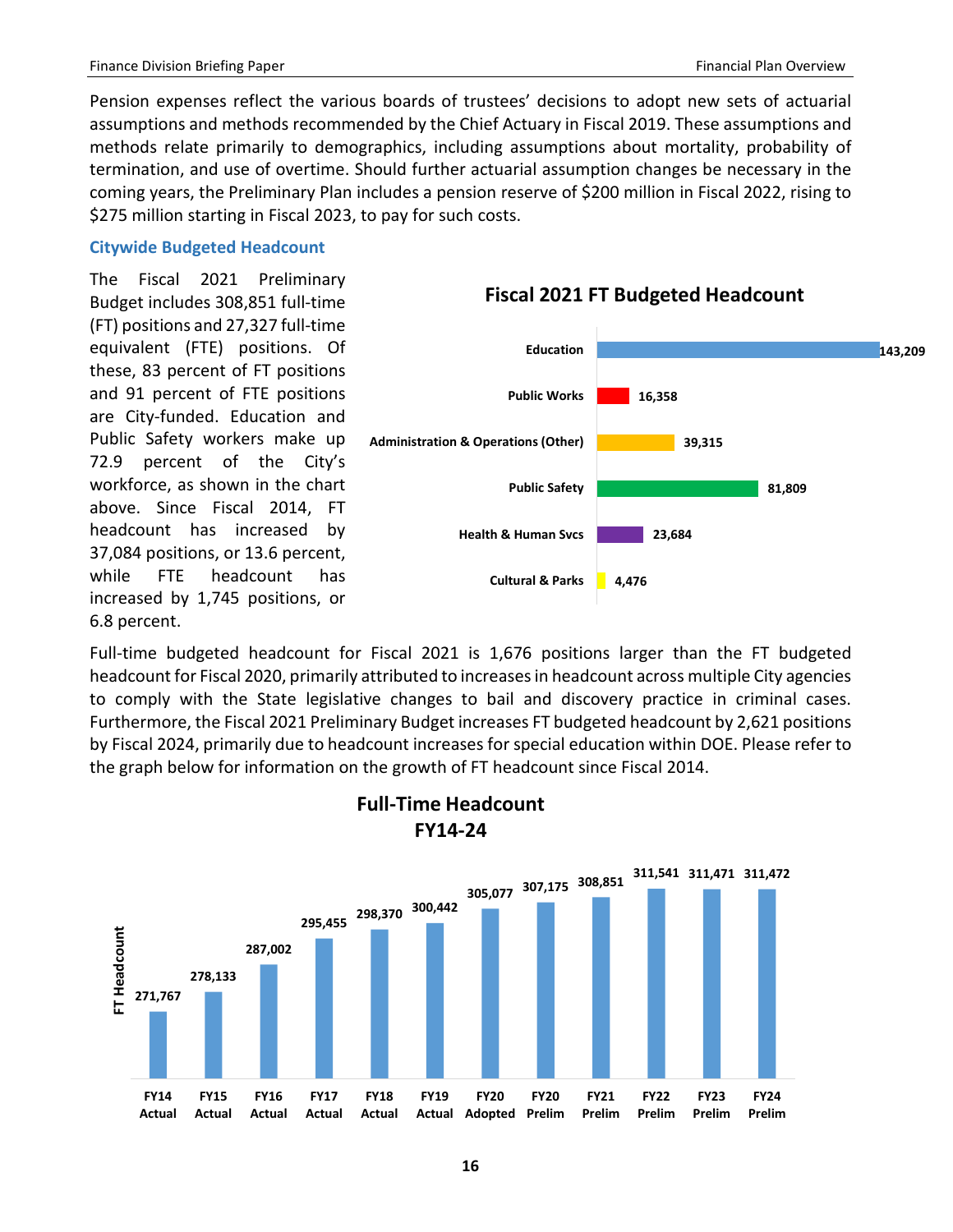## **Headcount Changes in the November Plan**

The Fiscal 2021 budgeted headcount has grown by 2,745 positions since adoption of the Fiscal 2020

budget. The November 2019 Financial Plan added a net total of 758 positions in Fiscal 2021, including 1,358 positions added in new needs and 600 positions eliminated in other adjustments. The Preliminary Plan

| <b>Total Headcount Changes since Adoption of the Fiscal 2020 Budget</b>                             |       |       |       |       |       |  |
|-----------------------------------------------------------------------------------------------------|-------|-------|-------|-------|-------|--|
| <b>Type of HC Change</b><br><b>FY24</b><br><b>FY23</b><br><b>FY20</b><br><b>FY21</b><br><b>FY22</b> |       |       |       |       |       |  |
| <b>New Needs</b>                                                                                    | 1,352 | 1,405 | 1.404 | 1.397 | 1,397 |  |
| <b>Other Adjustments</b>                                                                            | 161   | (445) | (442) | (445) | (445) |  |
| Total                                                                                               | 1,513 | 960   | 962   | 952   | 952   |  |

added a net total of 202 positions in Fiscal 2021, including 47 positions added in new needs and 155 positions added in other adjustments.

The November Plan added 1,023 positions in new needs for Fiscal 2020, and 1,024 for Fiscal 2021, across several City agencies to comply with changes to bail and discovery laws, with \$75.3 million allocated in Fiscal 2020 and \$70.5 million allocated in Fiscal 2021 to finance these new positions. Of the 1,023 positions added beginning in Fiscal 2020, 729 of these positions were baselined across the City's District Attorney's Offices and the Office of Special Narcotics. Additionally, the November Plan included a baselined reduction of 840 uniformed positions at DOC for the closure of the Brooklyn House of Detention (BKDC) and Eric M. Taylor Center (EMTC) jail facilities through attrition.

In the Preliminary Plan, the Civilian Complaint Review Board (CCRB) baselines 17 new needs positions beginning in Fiscal 2021 due to revisions to the New York City Charter made after the voter referendum held during the November 2019 general election. Additionally, the Department of Buildings (DOB) baselines 12 positions beginning in Fiscal 2020 to provide for additional building inspectors for citywide facades inspections. A complete list of headcount by agency can be found in the appendix "Budgeted Headcount" on page 27.

#### **Citywide Vacancies**

As of November 2019, the City has a total vacancy rate of just 1.6 percent, with 5,016 vacant FT positions, of which 3,080 positions are City-funded. The vacancy rate is stable and is comparable to the rate of 1.8 percent at this time last year. The rate is tracked in order to identify both management issues and potential savings. However, should these positions remain vacant for the remainder of the fiscal year, it could generate over \$100 million in savings, even though City-funded vacancies are low. As a point of reference, over 1,200 vacant positions were eliminated citywide as part of the Program to Eliminate the Gap (PEG) introduced in the Fiscal 2020 Executive Plan. These reductions generated annual savings of \$91 million.

# <span id="page-18-0"></span>**OTPS Spending**

The Fiscal 2021 OTPS Preliminary Budget totals \$38.4 billion, representing almost 40 percent of the City's entire Fiscal 2021 budget. The Fiscal 2021 OTPS budget is marginally smaller than the Fiscal 2020 OTPS current budget, however, not all contractual spending planned for Fiscal 2021 and in the outyears is reflected in the Plan. The OTPS budget is relatively flat over the five-year plan, but it declines as a share of the overall expense budget because of the increase in PS spending.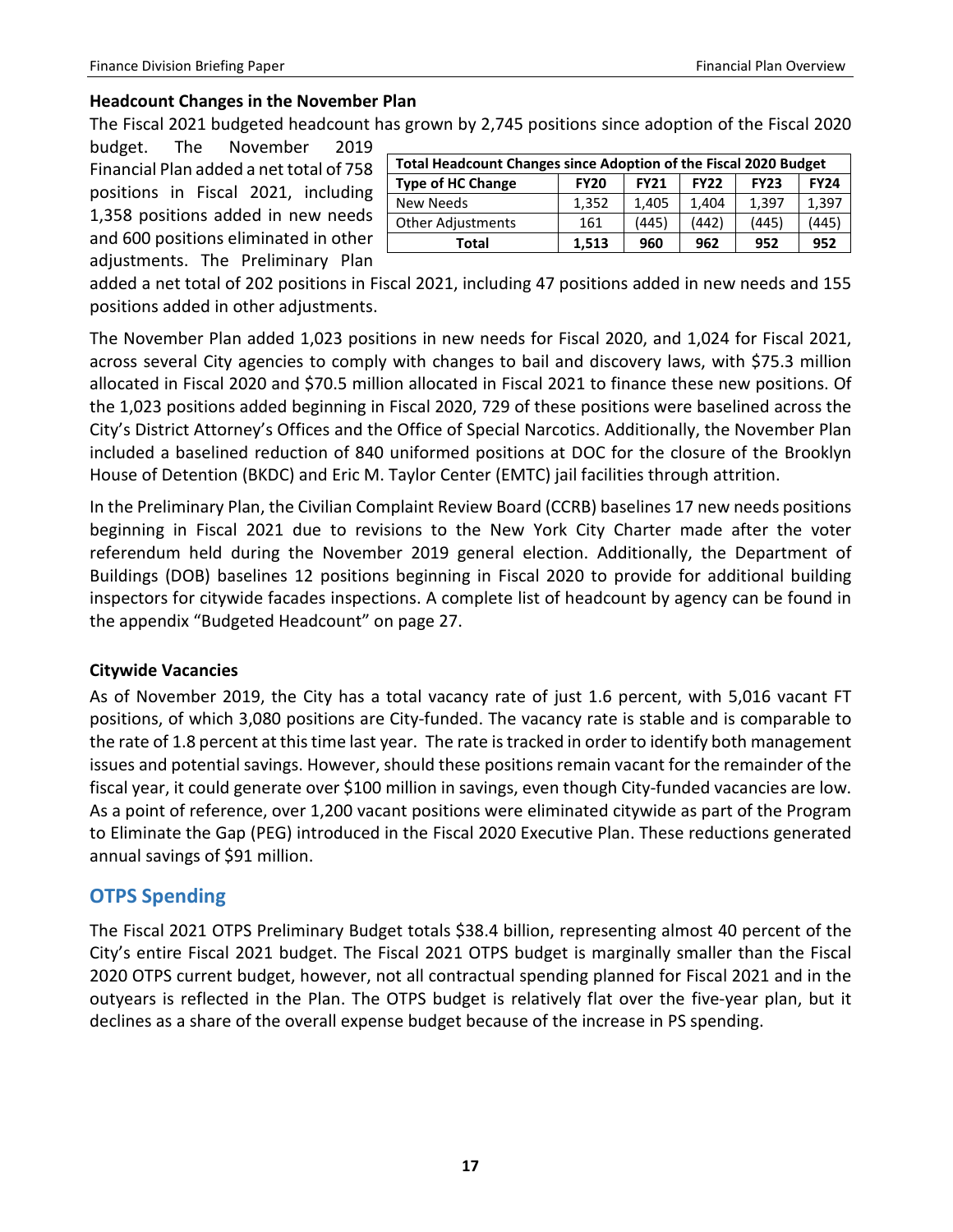

**OTPS Spending is Flat Accross the Preliminary Plan**

*Dollars in Millions*



For Fiscal 2021, contractual services accounts for \$16.9 billion, or 44 percent, of all OTPS spending proposed for Fiscal 2021. Fixed and miscellaneous costs of \$4.3 billion include various payments and subsidies for City and

non-City government institutions and other civic partnerships, including the Metropolitan Transit Authority (MTA), New York City Housing Authority (NYCHA), H+H, cultural institutions, libraries, and federal Section 8 programs. The \$5.9 billion Medical Assistance cost is comprised almost entirely of direct payments from the City to the State for Medicaid. Other direct operating costs include heat, light and power; rent; supplies and materials; property and equipment; and other services and charges, comprising 18.7 percent of the OTPS budget. Lastly, the OTPS budget includes \$1.6 billion for public assistance grants.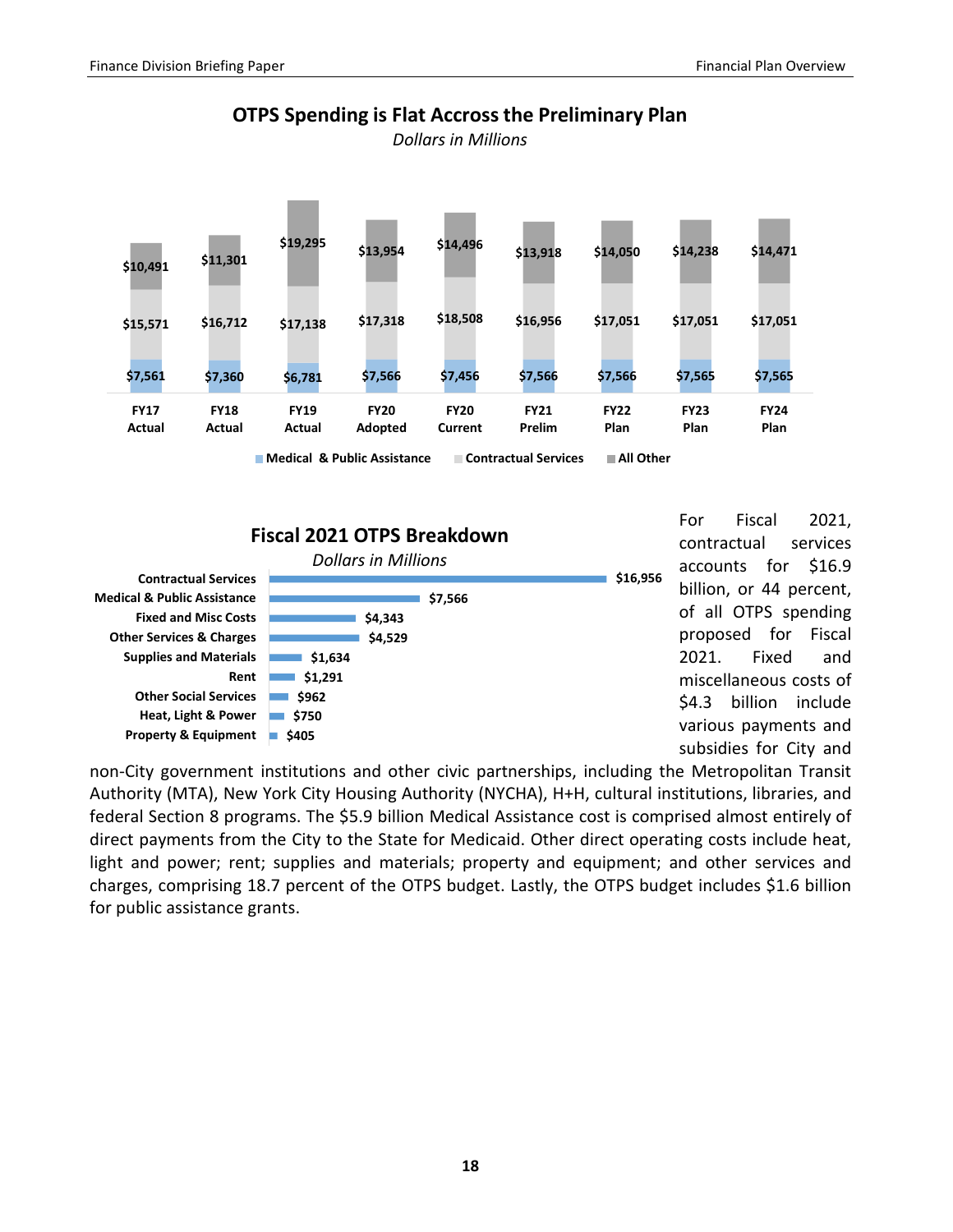#### <span id="page-20-0"></span>**Contract Budget**

The contract budget is a subset of the City's OTPS budget and represents the outsourcing of the delivery of public services such as education, child care, and employment training, as well as contractual services used to support the operation of the City government, such as information technology services, cleaning, and legal services. The Fiscal 2021 Preliminary Contract Budget totals \$16.9 billion, representing 17.8 percent of the City's total



budget. Since the Fiscal 2020 budget was adopted, the contract budget for Fiscal 2020 has increased by roughly \$1.2 billion to \$18.5 billion. The increase is largely attributed to the recognition of federal and State grants, in addition to various technical adjustments in the contract budget across the agencies.

Since Fiscal 2015, actual contract spending has increased from 15 percent of actual total expense spending to more than 18 percent, with the largest jumps occurring between Fiscal 2015 and Fiscal 2017. Some of the more significant increases are for Hurricane Sandy-related housing recovery, charter schools, homeless shelters, and the creation of the New York City School Support Services to provide school custodial services. The contract budget is expected to increase over the Preliminary

Plan as some contractual costs are reviewed and reestimated on a year-to-year basis.

Five agencies account for the majority of the City's total contract budget for Fiscal 2021, providing either health and human services or public education, demonstrating the City's reliance on outsourcing to deliver these services to the public. The five agencies that house the largest contract budgets are the DOE, the Department of Homeless Services (DHS), the Administration for Children Services (ACS), the Department of Health and Mental Hygiene (DOHMH), and the Department of Social Services (DSS)/Human Resources Administration (HRA). Collectively their contract budgets equals 77 percent of the total contract budget.



## <span id="page-20-1"></span>**Financial Plan Actions since Adoption**

Since the adoption of the Fiscal 2020 budget, the November 2019 and Preliminary Plans introduced \$614.3 million in new needs for Fiscal 2020, offset by reduced spending of \$165.6 million due to other adjustments and \$518.3 million in expense savings. In Fiscal 2021, new needs total \$445.4 million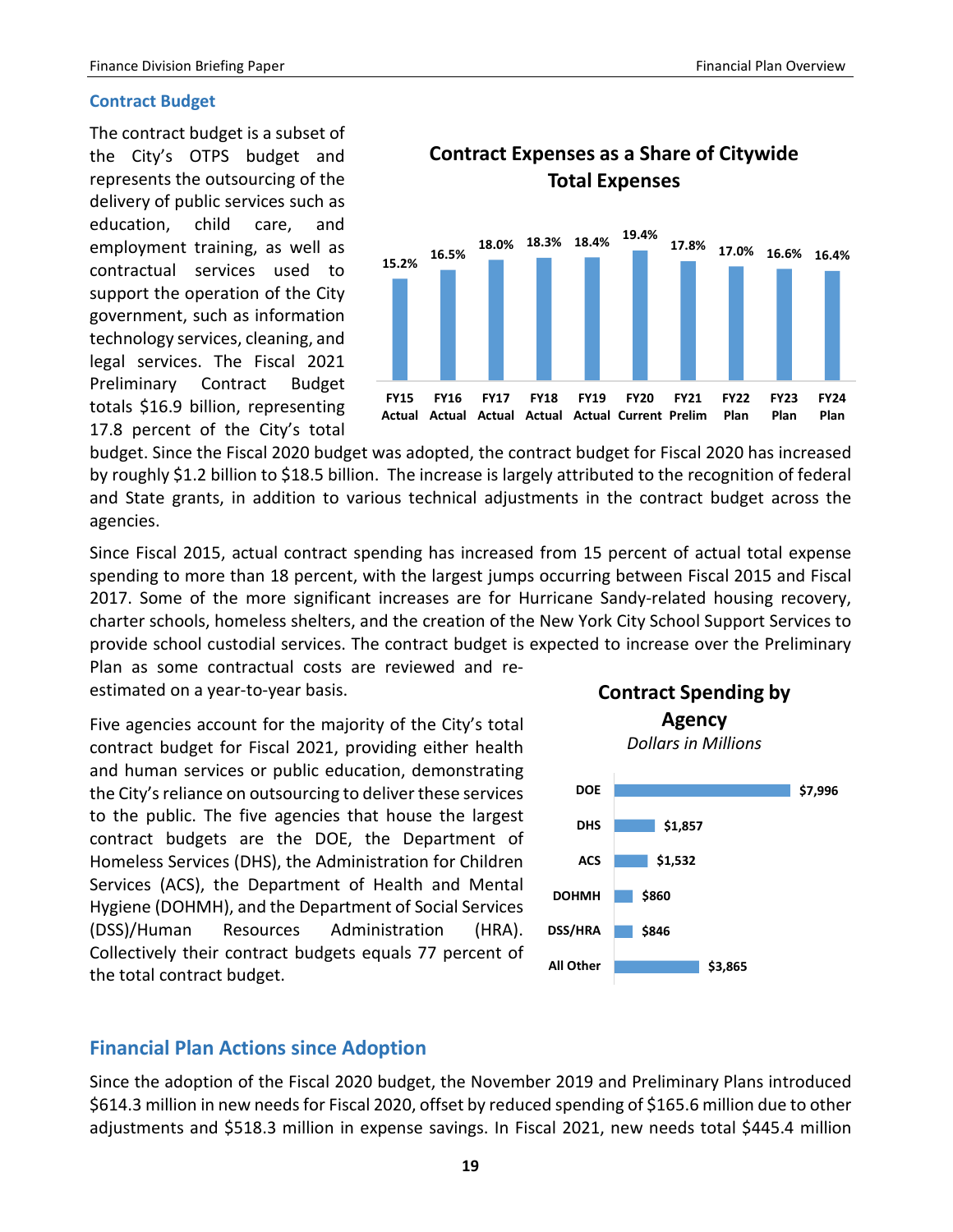while other adjustments add \$134.8 million and \$500.1 million in expense savings. Additionally, \$2.7 billion in anticipated Fiscal 2020 budget surplus will be used to pre-pay Fiscal 2021 debt service expenditures to close the budget gap. The largest new need across the five years of the Preliminary Plan are a \$150 million adjustment to the DOE's budget in Fiscal 2020 for Carter Cases and an additional \$106 million in Fair Fares funding in HRA's budget in Fiscal 2021.

The Preliminary Plan introduces \$380.2 million in new needs for the current year and \$148.2 million in new needs for Fiscal 2021, with new needs declining to \$39.7 million in Fiscal 2024, for a total of \$652.9 million in new needs across the Plan. Savings total \$258.6 million for Fiscal 2021 with savings over the five years of the Preliminary Plan totaling roughly \$1.3 billion. Other adjustments in the Preliminary Plan reflect a decrease of \$1.2 billion in Fiscal 2020 and a decrease of \$31.9 million in Fiscal 2021. Note that savings are categorized as other adjustments.



**Financial Plan Actions Since Fiscal 2020 Budget Adoption** *Dollars in Millions*

Other notable adjustments in the Preliminary Plan include the drawdown of both the General Reserve and the Capital Stabilization Reserve. The Fiscal 2020 General Reserve, which provides financial protection in the event of an economic downturn, has been drawn down by \$850 million in the Preliminary Plan to \$300 million. It should be noted that reserves are typically drawn down over the course of the fiscal year as it becomes clearer that they will not need to be used in the current period. The General Reserve is baselined at \$1 billion throughout the Preliminary Plan. Similarly, the Capital Stabilization Reserve has been drawn down by \$250 million in Fiscal 2020, and there is \$250 million budgeted annually between Fiscal 2021 through 2024. A complete list of all new needs can be found in the appendix "New Needs" on page 29.

#### <span id="page-21-0"></span>**Significant New Needs**

#### **Fiscal 2021 Preliminary Plan**

• **Fair Fares.** The Preliminary Plan includes \$106 million in Fiscal 2021 to HRA for the Fair Fares Program. This amount is the same as what was added in prior years for the program. Notably, the actual expenditures in Fiscal 2019 and Fiscal 2020 were significantly less than the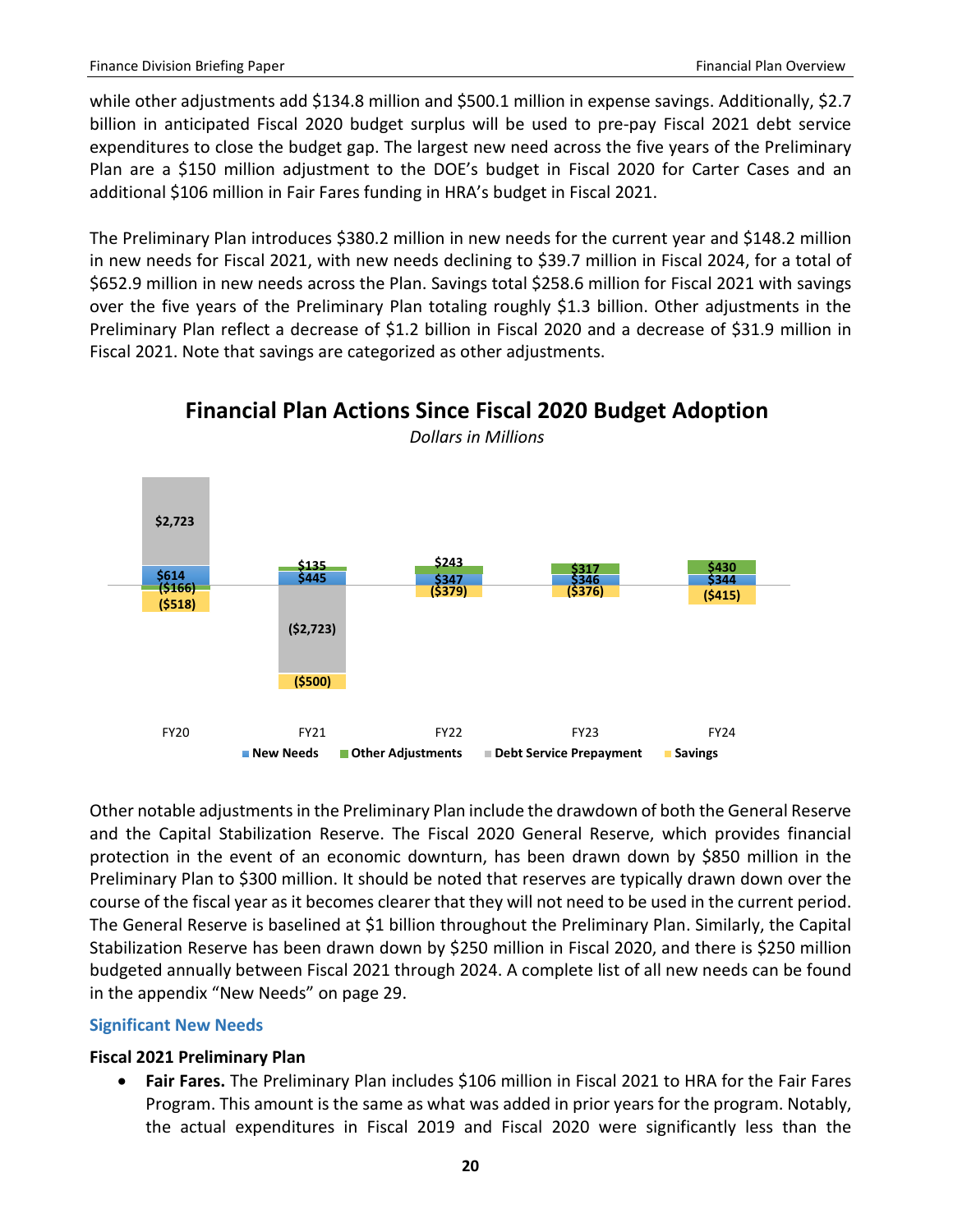budgeted amounts because the program was limited to a small pool of individuals (recipients of cash assistance or Supplemental Nutrition Assistance Program benefits, and certain NYCHA residents, CUNY students, and student veterans). At the end of 2019, approximately 100,000 individuals were enrolled in the program. As of January 27, 2020, the program has expanded to all City residents who meet the eligibility criteria and it is expected that enrollment levels will significantly increase.

- **Department of Environmental Protection (DEP).** DEP has a variety of new needs that amount to \$52 million in Fiscal 2020 and \$35.3 million in Fiscal 2021 and in the outyears. The Preliminary Plan includes \$25 million in Fiscal 2020 and \$35 million in Fiscal 2021 and in the outyears for agency PS shortfalls as DEP realigned its spending forecast for PS costs to support shift differential, holiday pay, and overtime needs of daily operations. DEP also received approximately \$16.8 million for Fiscal 2020 for the Build It Back program. This program was created in the wake of Superstorm Sandy, and offers services such as construction, reimbursements, rental assistance, or acquisition of homes on behalf of City residents impacted by the hurricane. Finally, the Fiscal 2021 Preliminary Plan includes \$9.95 million related to retroactive, collective bargaining payment for sewage treatment workers.
- **Build It Back Funding.** The Department of Design and Construction (DDC) received approximately \$17.6 million for Fiscal 2020 for the Build It Back program. While the funding introduced in this financial plan is new, the enhancement serves as an adjustment to meet current year spending forecasts, rather than implementing a lasting new need for future financial plans.

#### **November 2019 Plan**

- **Criminal Justice Reform.** The adopted State budget for 2019-2020 included transformative criminal justice changes. Changes to discovery practice and new limits on the use of bail took effect in January 2020. However, this legislation was passed without State funding, and, as such, City investments made to support the implementation of the State criminal justice reforms were included as new needs in the November Plan. These include approximately \$75.3 million in PS and OTPS funding, and approximately 1,023 in additional baselined headcount across seven different City agencies including: the District Attorneys (DA's) and Special Narcotics Prosecutor (SNP), the NYPD, the Law Department, FDNY, DOHMH, the Mayor's Office on Criminal Justice (MOCJ), and the public defense providers.
- **Indirect Cost Rate.** As a part of the Fiscal 2020 Adopted Budget agreement, the Administration agreed to fund indirect rate increases for human service contracts. The November Plan added \$54 million across twelve agencies in Fiscal 2020 and in the outyears for this initiative. The amounts were derived by analyzing existing contracts for each agency within the Health and Human Services (HHS) Accelerator platform.
- **Pay Parity – Legal Services.** The November 2019 Plan included \$7.3 million for pay parity across the Public Defense Provider contracts that are managed by MOCJ and HRA's Office of Civil Justice (OCJ), with \$3.69 million and \$3.7 million for each Office's contracts respectively. Although the Council fought for parity for all attorneys, the adjustment only impacted those with zero to four years of experience working on City baselined contracts; attorneys with zero to four years of experience working on State and City Council contracts are not included in these adjustments. As of February, 2020, the providers' contracts have yet to be amended to reflect the salary adjustments.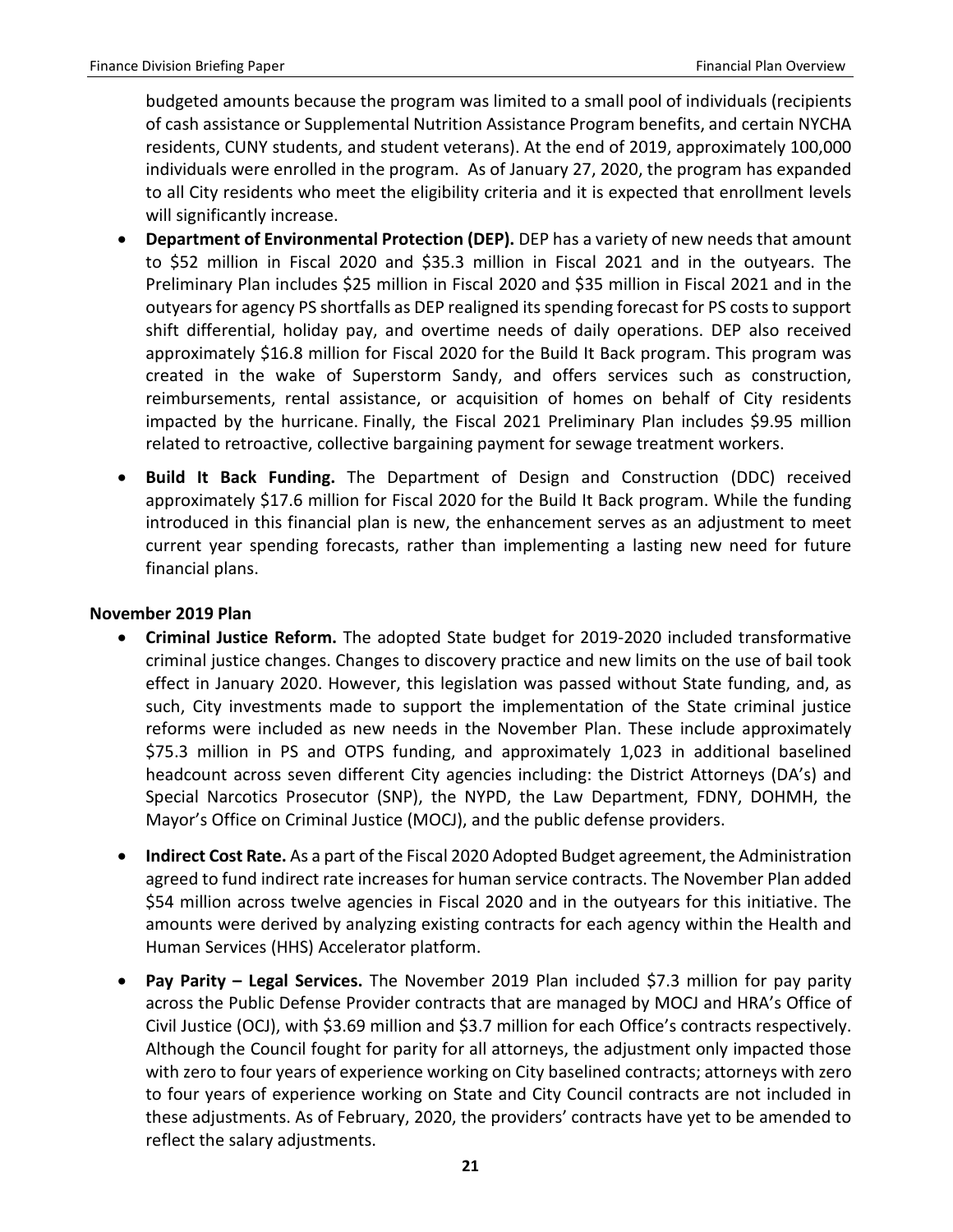#### <span id="page-23-0"></span>**Other Adjustments**

#### **Fiscal 2021 Preliminary Plan**

- **Collective Bargaining.** As noted earlier in this report, the City made several collective bargaining adjustments with various unions. For more information on these adjustments and the impact on the budget, please see the full write-up on page 15.
- **Pension Re-Estimates.** As noted earlier in this report, the City made changes in actuarial methods, most notably a \$125 million annual reduction related to the Board of Education Retirement System. For more information on these adjustments and the impact on the budget, please see the full write-up on page 16.

#### **November 2019 Plan**

- **State and Federal Funding.** Most of the other adjustments in Fiscal 2020 are primarily recognizing additional federal, State, and Community Development Block Grant revenue. The funding from these sources collectively total \$1.1 billion and comprise 80 percent of all November 2019 Plan adjustments. Agencies routinely acknowledge certain non-City revenue on a year-by-year basis in the November Plan. Some noteworthy items included \$50 million in asset forfeiture revenue in Fiscal 2021 and 2022 for supervised release expansion, \$207.1 million to the Department of Housing Perseveration and Department (HPD) for NYCHA and other repairs to meet building standards, and \$104.8 million for DOE for code violation removal, school kitchen renovations, accessibility improvements, and environmental health.
- **Pay Parity – Early Childhood.** The 2019 November Plan included \$19.2 million in Fiscal 2020 growing to \$56.6 million in Fiscal 2023 for pay parity for early childhood teachers with bachelors and master's degrees. Approximately 315 certified pre-kindergarten teachers saw phased-in wage increase beginning in October 2019, with parity for first year UFT teacher salaries achieved by October 2021. Non-certified early education teachers and support staff will also see increases in compensation. District Council 1707, Local 205, and non-union teachers will receive a 2.75 percent salary increase beginning on October 1st, 2020. Approximately 900 non-certified pre-kindergarten teachers and 3,000 support staff such as janitors and cooks also received a \$1,800 bonus, and a two percent wage increase in fiscal 2020 growing to 2.25 percent by Fiscal 2023. Approximately 2,650 Certified Head Start and Early Head Start program staff will see parity with DOE first-year teachers over three years at a cost of \$7 million. Non-certified Head Start teachers and support staff will receive a \$1000 ratification bonus.

## <span id="page-23-1"></span>**Citywide Savings Program**

The Preliminary Plan includes a Citywide Savings Program that introduces a mix of efficiency savings, cost and revenue re-estimates, and debt service prepayments. The Preliminary Plan introduces \$1.3 billion in savings over Fiscal 2020 to Fiscal 2024. When combined with the November 2019 Financial Plan Citywide Savings Program, the Fiscal 2021 Savings Plan totals \$2.4 billion across the same fiveyear period. Last year, the Mayor announced the first PEG of his Administration at the Fiscal 2020 Executive Plan. Under this PEG, all City agencies were required to identify a savings target that must collectively add up to \$750 million. There was not a PEG introduced in this Preliminary Plan, and it remains unclear if a PEG will be introduced for this fiscal year.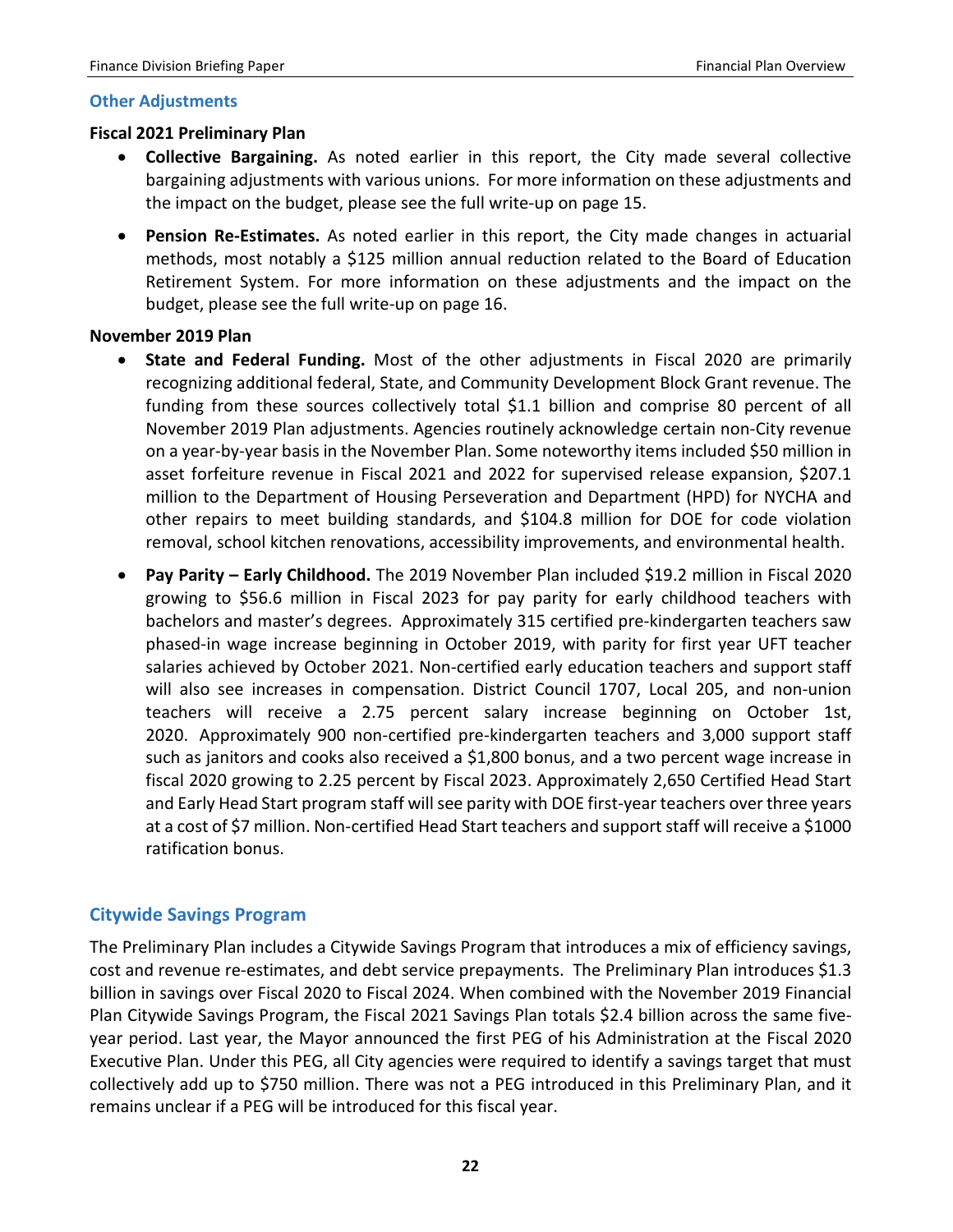

**Fiscal 2021 Citywide Savings Program by Savings Type** *Dollars in Millions*

In the November 2019 and Preliminary Financial Plans, almost half, or 46 percent, of the Citywide Savings Program came from staffing. Staffing savings were generated through PS accruals, hiring delays, staffing efficiencies, and the closure of BKDC and EMTC jail facilities. OTPS savings comprise approximately 29 percent of the savings and reductions in planned debt service payments comprises 19 percent of the savings. The remaining seven percent of savings came from additional revenues at the agency level.

The Fiscal 2021 Citywide Savings Program establishes savings that are concentrated in the first fiscal year of the program similar to previous savings programs, with 28.9 percent of savings booked in Fiscal 2020. This is primarily due to the significant amount of debt service-related savings in Fiscal 2020, as well as increased revenue projections. It is typical for the Citywide Savings Program to have greater savings in the current year, as OMB becomes more confident of year-end surplus estimates. To date, the Fiscal 2021 Citywide Savings Program is 40 percent the size of the Fiscal 2020 program, which totaled \$5.9 billion at adoption. In comparison, the Fiscal 2019 Citywide Savings Program totaled \$4.7 billion over five fiscal years (2018-2022). As in the previous four fiscal years, an additional Citywide Savings Program is expected with the release of the Fiscal 2021 Executive Plan. The Executive Plan would require a Citywide Savings Program of approximately \$3.5 billion over the five-year period in order to match the size of last year's program.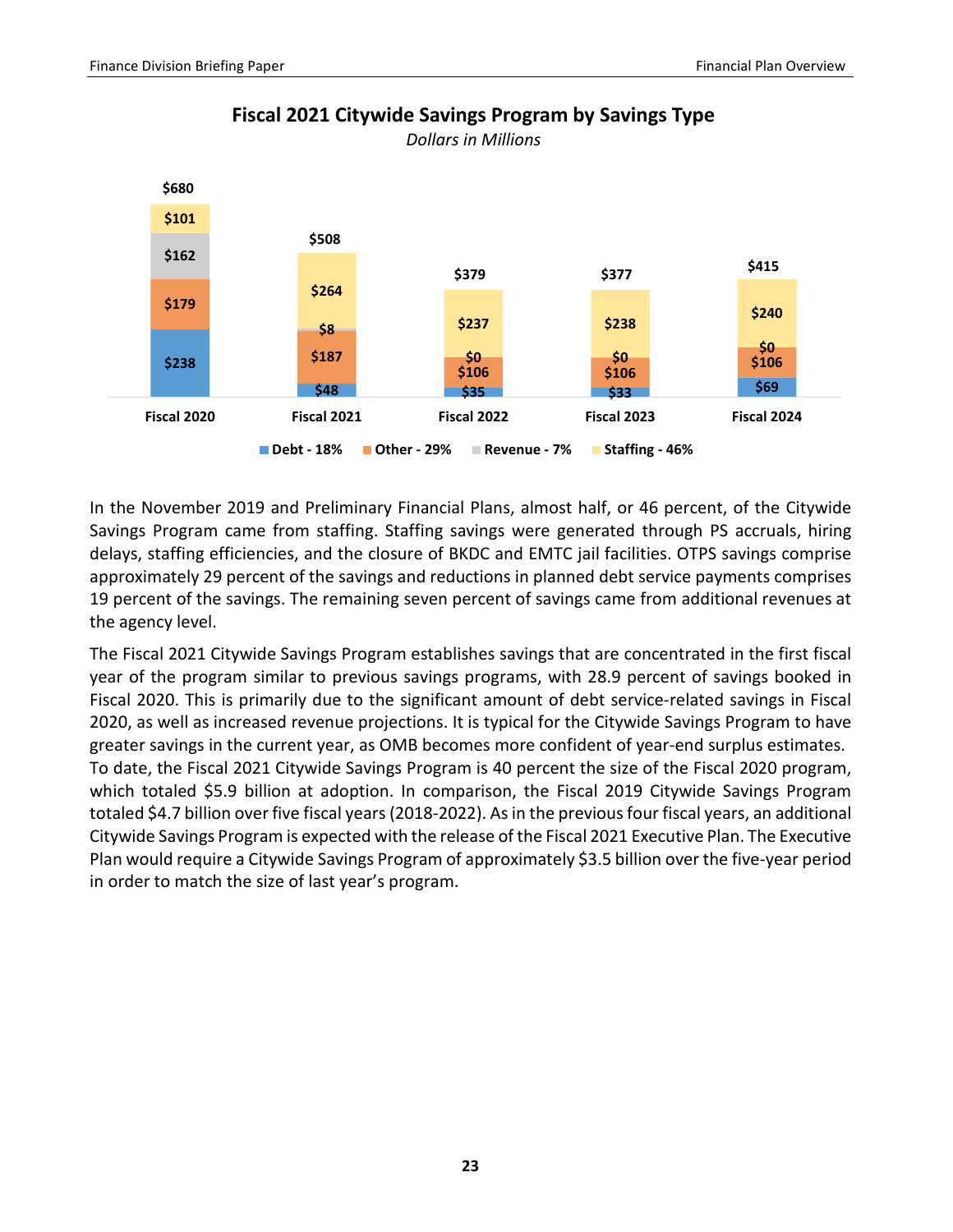

**Citywide Savings Programs FY18-FY21**

**Debt Service Revenue OTPS Staffing**

The \$2.4 billion in savings in the Fiscal 2021 program to date represents a reduction in City funds spending of just over 0.5 percent over the five-year plan – despite rising City fund contributions to over \$76 billion by Fiscal 2024. In comparison, the Fiscal 2020 program reduced City funds spending by 1.6 percent, the Fiscal 2019 program reduced City funds spending by 1.4 percent, and the Fiscal 2018 program reduced City funds by spending by just under two percent. In addition to agency savings, the Administration implements citywide initiatives to achieve further savings across all agencies. Below are two sections detailing significant agency savings, along with new citywide initiatives.

#### <span id="page-25-0"></span>**Significant Savings**

#### **Fiscal 2021 Preliminary Plan**

- **Retiree Health Re-Estimates.** Additional savings will result from fewer City employees retiring than anticipated, thus reducing spending on retiree health insurance by \$50 million in both Fiscal 2020 and 2021. However, the City anticipates spending more on health insurance for active employees and retirees in the outyears of the Plan as a result of updating actuarial methods involving health care cost trends. This will result in additional contributions of \$82 million in Fiscal 2022, \$189 million in Fiscal 2023, and \$282 million in Fiscal 2024, all of which is reflected in the miscellaneous budget.
- **Debt Service Savings.** The Preliminary Plan shows debt service savings totaling \$129.2 million for Fiscal 2020, with additional savings in the outyears. Debt service savings for Fiscal 2020 are derived primarily from re-estimates of debt service costs related to the City's variable-rate bonds and the retention of state building aid revenues by the Transitional Finance Authority (TFA). This is on top of the \$109.2 million in savings for Fiscal 2020 in the November Plan.
- **Medicaid Reimbursement.** The Preliminary Plan recognizes \$100 million in savings as onetime revenue to the City as a result of a reconciliation on Medicaid with the State for State Fiscal Year 2017 and State Fiscal Year 2018. The revenue relates to federal savings, passed down by the State and owed to the City, under the Affordable Care Act, which offers an enhanced federal portion for Medicaid expansion costs to childless adults.
- **DOE Savings.** The Preliminary Plan recognizes two significant savings for DOE related to staffing efficiencies and professional development trainings.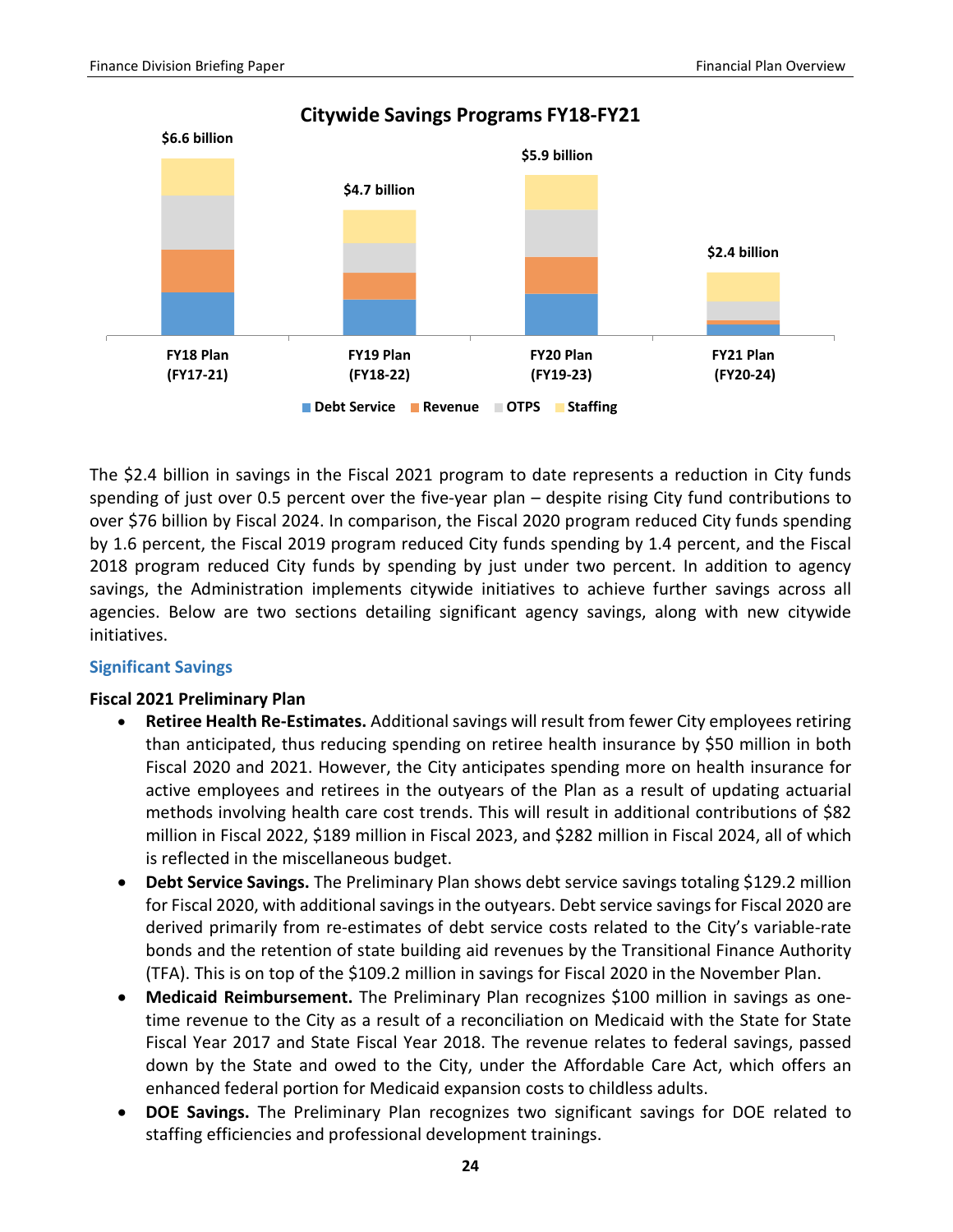- o DOE will claim a total of \$39 million in baseline savings by increasing the use of the Absent Teacher Reserve (ATR) pool instead of contracting out replacements and by reducing food service headcount through attrition as negotiated through the collective bargaining process.
- $\circ$  DOE will see \$31 million in baselined savings beginning in Fiscal 2021 associated with a reduction in professional development training. The professional development savings are tied to underutilized and repetitive professional development courses, not a reduction of access to professional development opportunities for staff.

#### **November 2019 Plan**

- **Jail Closures.** DOC intends to close BKDC and EMTC as a part of the City's plan to close Rikers Island and replace the City's correctional system with four smaller, borough-based jails. The November Plan acknowledged savings of \$22 million in Fiscal 2020, growing to \$69.8 million for Fiscal 2021 and in the outyears. Additionally, the November Plan reflects a baseline headcount reduction of 840 uniform positions, which will be achieved through attrition.
- **DOE Savings.** DOE included \$20.9 million in savings in the current year, which it expected to grow to baselined savings of \$79.5 million beginning in Fiscal 2021, from the ATR Severance program, contracted professional development reductions, underspending, strengthened procurement controls, elimination of hold harmless allocations, and food contract efficiencies.
- **Debt Service Savings.** The November Plan shows debt service savings totaling \$109.2 million for Fiscal 2020, with additional savings in the outyears.

All of the saving initiatives introduced in the November 2019 and Fiscal 2021 Preliminary Financial Plans are listed in the appendix "Citywide Savings Program: Savings by Agency" on page 31.

#### <span id="page-26-0"></span>**New Citywide Initiatives**

 $\overline{a}$ 

The Fiscal 2021 Citywide Savings Program includes three Citywide Initiatives, which aim to generate savings across agencies through improvements in operating efficiency. Two initiatives were introduced in the November Plan, with an additional initiative added in the Preliminary Plan. When first recognized in the financial plan, the savings estimates associated with these initiatives are targets. As City agencies develop savings implementation plans in consultation with OMB, more definitive savings estimates are moved into agency budgets. Of the \$2.4 billion in savings reflected in the November Plan and the Preliminary Plan, \$7.4 million, or less than one percent, are from Citywide Initiatives:[6](#page-26-1)

- **Agency Phone Plan Review II**. The Department of Information Technology & Telecommunication (DoITT) will review phone plans to ensure competitiveness, improve billing, and upgrade technology. Expected savings are \$5.8 million between Fiscal 2020 and Fiscal 2024.
- **Contract Auditing.** The Department of Citywide Administrative Services (DCAS) will review vendor charges for citywide contracts and recoup overpayments. While this action is listed as an official Citywide Savings Initiatives, the Preliminary Plan does not have an expected savings

<span id="page-26-1"></span> $6$  In addition, the Preliminary Plan introduces savings of \$55.5 million related to procurement for Fiscal 2021 through Fiscal 2024 annually. This procurement savings, which is a perennial component of the budget, is more accurately labeled a "takedown" of the inflation reserve.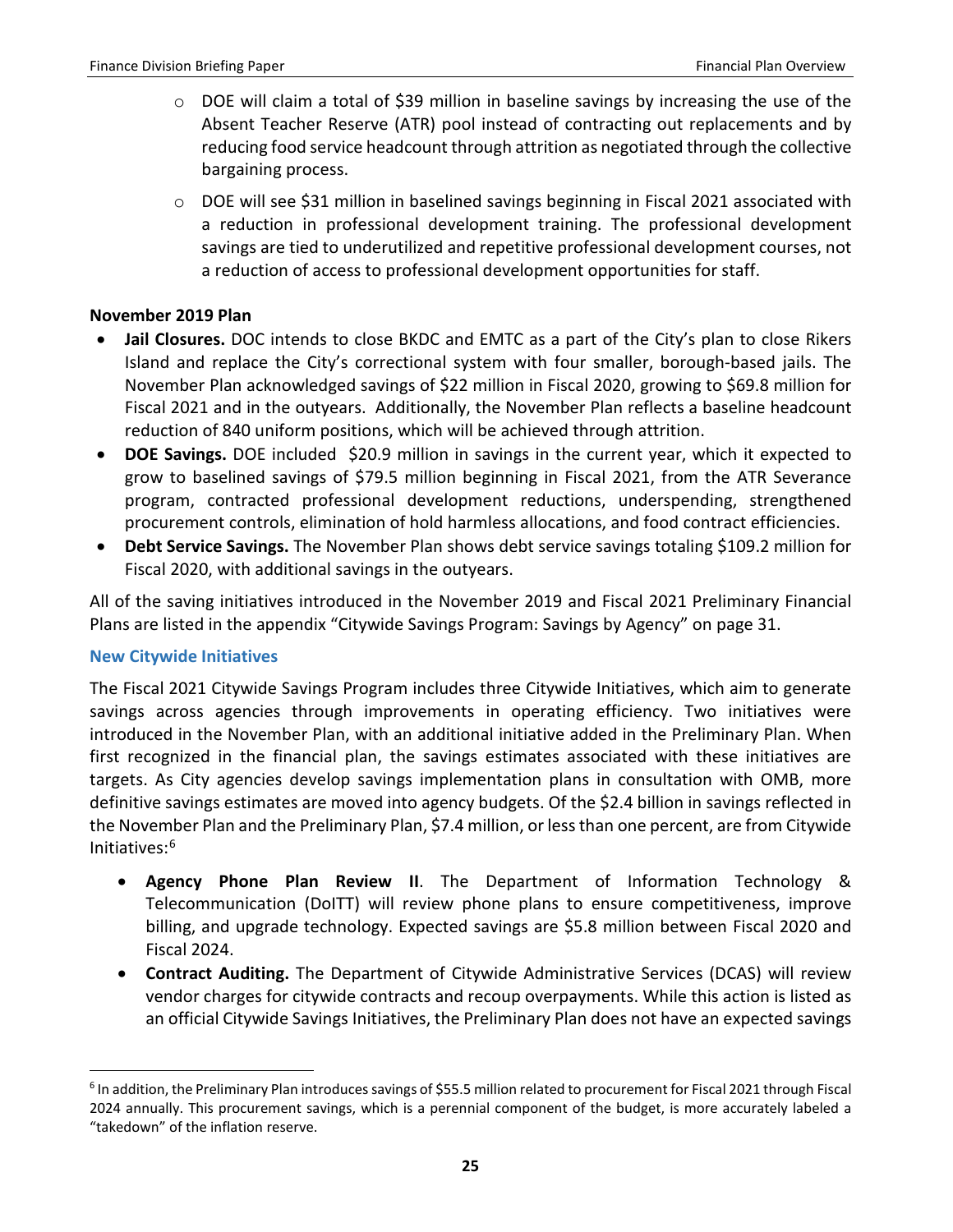value attached to this assessment. The Council expects an estimate in the Fiscal 2021 Executive Plan in April.

• **Fleet Size Reduction Salvage Revenue.** The City is anticipating savings through additional salvage revenue associated with the Fleet Size reduction announced in Executive Order No. 41. Expected savings are \$1.6 million between Fiscal 2020 and Fiscal 2021.

The Financial Plan started to implement Citywide Savings Initiatives in Fiscal 2018. A complete list of all Citywide Savings Initiatives and the estimated savings can be found in the appendix "Citywide Savings Initiatives" on page 30.

# <span id="page-27-0"></span>**Conclusion**

The changes introduced in the Preliminary Plan are modest. Over the next several weeks, the Council will thoroughly examine the programmatic impact of this Plan and will issue recommendations in anticipation of the Executive Budget through the Council's Fiscal 2021 Preliminary Budget Response. There are notable risks from the State and the Trump Administration which will need to be addressed prior to adoption, such as Medicaid expenditures and education programming. Additionally, the Administration's lack of a Program to Eliminate the Gap leaves this budget with a tepid Citywide Savings Program.

The table below shows the projected budget and gap this year and for the next five years. The Preliminary Plan closed a \$3.52 billion gap since adoption of the Fiscal 2020 budget. Any revisions in the Fiscal 2021 Executive Budget will need to ensure there is no gap for Fiscal 2021. The Finance Committee looks forward to an engaging budgetary process in the collective mission shared by the Administration and the Council to prepare a budget that represents all New Yorkers.

| <b>Fiscal 2021 Preliminary Plan</b><br><b>Dollars in Billions</b> |             |                          |             |             |             |
|-------------------------------------------------------------------|-------------|--------------------------|-------------|-------------|-------------|
|                                                                   | <b>FY20</b> | <b>FY21</b>              | <b>FY22</b> | <b>FY23</b> | <b>FY24</b> |
| Overall Budget                                                    | \$95.42     | \$95.29                  | \$100.08    | \$102.77    | \$104.49    |
| Gap                                                               | -           | $\overline{\phantom{a}}$ | (52.43)     | (\$2.69)    | ( \$2.66)   |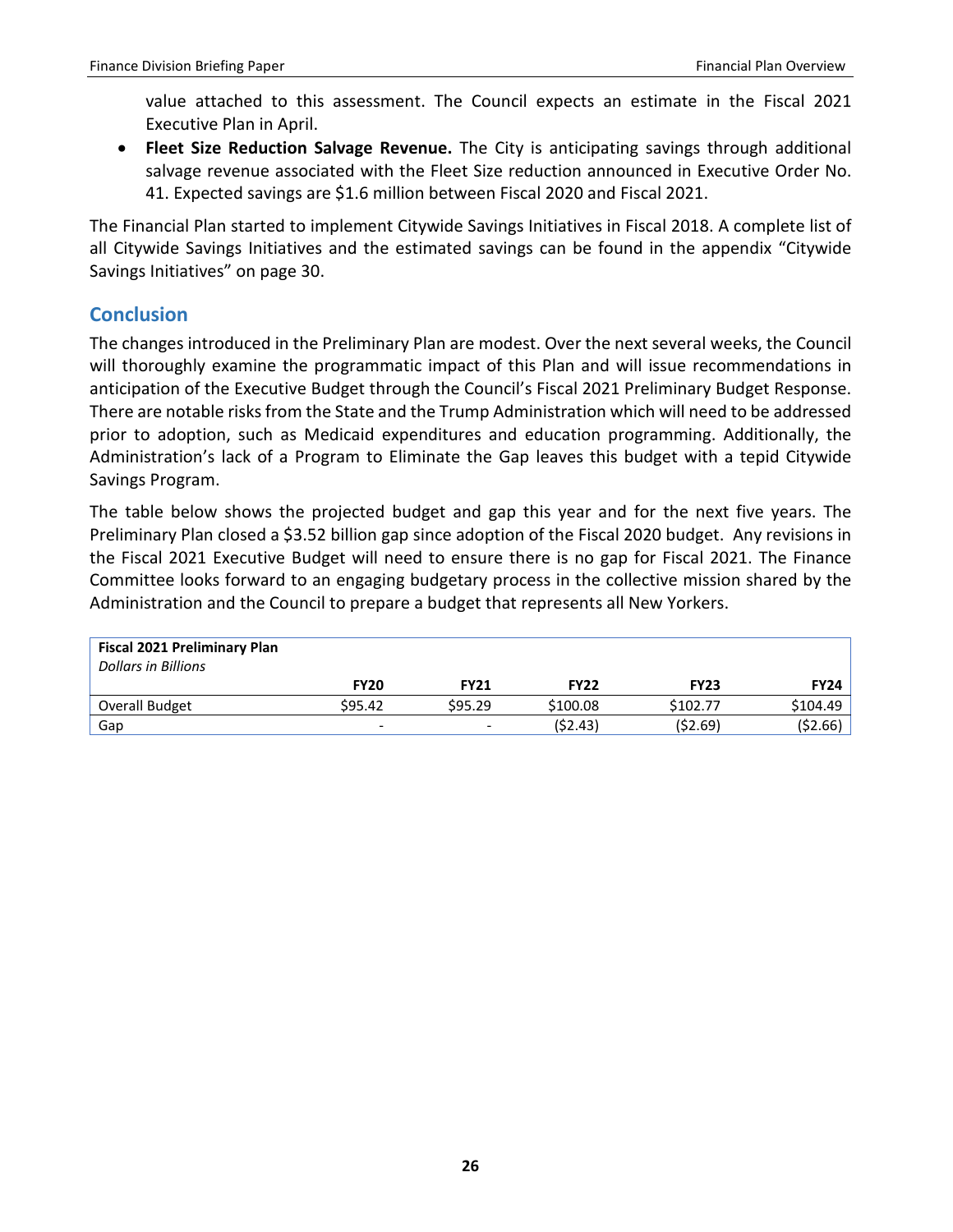# <span id="page-28-0"></span>**Appendices**

# <span id="page-28-1"></span>**Budgeted Headcount**

| <b>Full Time Budgeted Headcount (All Funds)</b> |                                    |             |                    |  |  |
|-------------------------------------------------|------------------------------------|-------------|--------------------|--|--|
| <b>Agency Number</b>                            | <b>Agency</b>                      | Fiscal 2020 | <b>Fiscal 2021</b> |  |  |
| 002                                             | Mayoralty                          | 1,356       | 1,320              |  |  |
| 003                                             | <b>Board of Elections</b>          | 517         | 517                |  |  |
| 004                                             | Campaign Finance Board             | 121         | 103                |  |  |
| 008                                             | Office of the Actuary              | 46          | 46                 |  |  |
| 010                                             | BP - Manhattan                     | 56          | 56                 |  |  |
| 011                                             | <b>BP</b> - Bronx                  | 69          | 69                 |  |  |
| 012                                             | BP - Brooklyn                      | 67          | 67                 |  |  |
| 013                                             | <b>BP</b> - Queens                 | 54          | 54                 |  |  |
| 014                                             | BP - Staten Island                 | 45          | 45                 |  |  |
| 015                                             | Comptroller                        | 791         | 791                |  |  |
| 017                                             | Office of Emergency Management     | 215         | 67                 |  |  |
| 021                                             | Tax                                | 50          | 50                 |  |  |
| 025                                             | Law                                | 1,916       | 1,914              |  |  |
| 030                                             | <b>City Planning</b>               | 359         | 362                |  |  |
| 032                                             | Investigation                      | 408         | 391                |  |  |
| 040                                             | Department of Education - Peds     | 122,004     | 123,968            |  |  |
| 040                                             | Department of Education - Civilian | 12,724      | 12,854             |  |  |
| 042                                             | C.U.N.Y. - Peds                    | 4,441       | 4,441              |  |  |
| 042                                             | C.U.N.Y. - Civilian                | 1,946       | 1,946              |  |  |
| 054                                             | Civilian Complaint Review Board    | 212         | 229                |  |  |
| 056                                             | Police - Civilian                  | 16,040      | 15,798             |  |  |
| 056                                             | Police - Uniform                   | 36,201      | 36,201             |  |  |
| 057                                             | Fire - Civilian                    | 6,394       | 6,631              |  |  |
| 057                                             | Fire - Uniform                     | 10,952      | 10,951             |  |  |
| 063                                             | Department of Veterans' Services   | 49          | 49                 |  |  |
| 068                                             | Admin. for Children's Svces        | 7,167       | 7,424              |  |  |
| 069                                             | Department of Social Services      | 14,577      | 14,591             |  |  |
| 071                                             | Department of Homeless Services    | 2,383       | 2,219              |  |  |
| 072                                             | Correction - Civilian              | 2,028       | 2,027              |  |  |
| 072                                             | Correction - Uniform               | 8,949       | 8,949              |  |  |
| 073                                             | <b>Board of Correction</b>         | 38          | 38                 |  |  |
| 101                                             | <b>Public Advocate</b>             | 54          | 54                 |  |  |
| 102                                             | City Council                       | 463         | 329                |  |  |
| 103                                             | City Clerk                         | 70          | 70                 |  |  |
| 125                                             | Aging                              | 323         | 323                |  |  |
| 126                                             | <b>Cultural Affairs</b>            | 55          | 55                 |  |  |
| 127                                             | <b>FISA</b>                        | 447         | 443                |  |  |
| 131                                             | Payroll Administration             | 164         | 161                |  |  |
| 132                                             | Independent Budget Office          | 38          | 38                 |  |  |
| 133                                             | <b>Equal Employment Practices</b>  | 14          | 14                 |  |  |
| 134                                             | Civil Service Commission           | 8           | 8                  |  |  |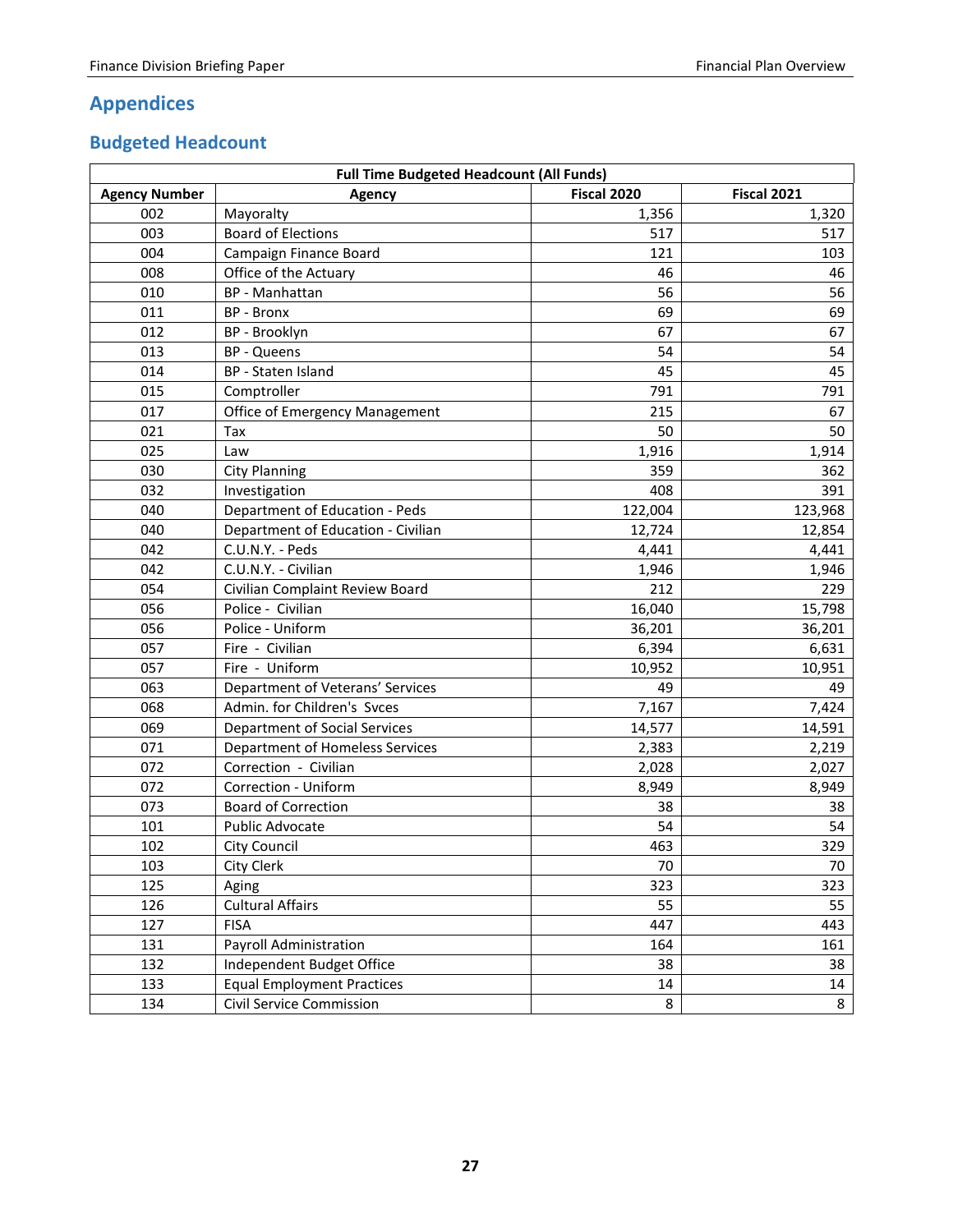| <b>Agency Number</b> | Agency                               | <b>Fiscal 2020</b> | <b>Fiscal 2021</b> |
|----------------------|--------------------------------------|--------------------|--------------------|
| 136                  | Landmarks Preservation               | 76                 | 77                 |
| 156                  | Taxi & Limousine                     | 597                | 597                |
| 226                  | Human Rights Commission              | 160                | 160                |
| 260                  | Youth & Community Development        | 574                | 564                |
| 312                  | <b>Conflicts of Interest Board</b>   | 26                 | 26                 |
| 313                  | <b>Collective Bargaining</b>         | 17                 | 17                 |
| 499                  | <b>Community Boards</b>              | 157                | 157                |
| 781                  | Probation                            | 1,244              | 1,214              |
| 801                  | SBS                                  | 324                | 301                |
| 806                  | <b>HPD</b>                           | 2,576              | 2,526              |
| 810                  | <b>Buildings</b>                     | 1,877              | 1,867              |
| 816                  | Health and Mental Hygiene            | 5,830              | 5,827              |
| 820                  | <b>OATH</b>                          | 313                | 313                |
| 826                  | <b>Environmental Protection</b>      | 6,176              | 6,246              |
| 827                  | Sanitation - Civilian                | 2,241              | 2,237              |
| 827                  | Sanitation - Uniform                 | 7,842              | 7,808              |
| 829                  | <b>Business Integrity Commission</b> | 92                 | 91                 |
| 836                  | Finance                              | 2,147              | 2,147              |
| 841                  | Transportation                       | 5,560              | 5,529              |
| 846                  | Parks & Recreation                   | 4,507              | 4,421              |
| 850                  | Design & Construction                | 1,555              | 1,555              |
| 856                  | Citywide Administrative Services     | 2,578              | 2,566              |
| 858                  | DolTT                                | 1,826              | 1,891              |
| 860                  | <b>DORIS</b>                         | 65                 | 64                 |
| 866                  | <b>Consumer Affairs</b>              | 435                | 433                |
| 901                  | DA - New York                        | 1,185              | 1,185              |
| 902                  | DA - Bronx                           | 1,064              | 1,064              |
| 903                  | DA - Brooklyn                        | 1,097              | 1,094              |
| 904                  | DA - Queens                          | 730                | 723                |
| 905                  | DA - Staten Island                   | 207                | 202                |
| 906                  | <b>Special Narcotics</b>             | 239                | 239                |
| 941                  | PA - New York                        | 13                 | 13                 |
| 942                  | PA - Bronx                           | 8                  | 8                  |
| 943                  | PA - Brooklyn                        | 13                 | 13                 |
| 944                  | PA - Queens                          | 8                  | 8                  |
| 945                  | PA - Staten Island                   | 5                  | 5                  |
|                      | <b>Total</b>                         | 307,175            | 308,851            |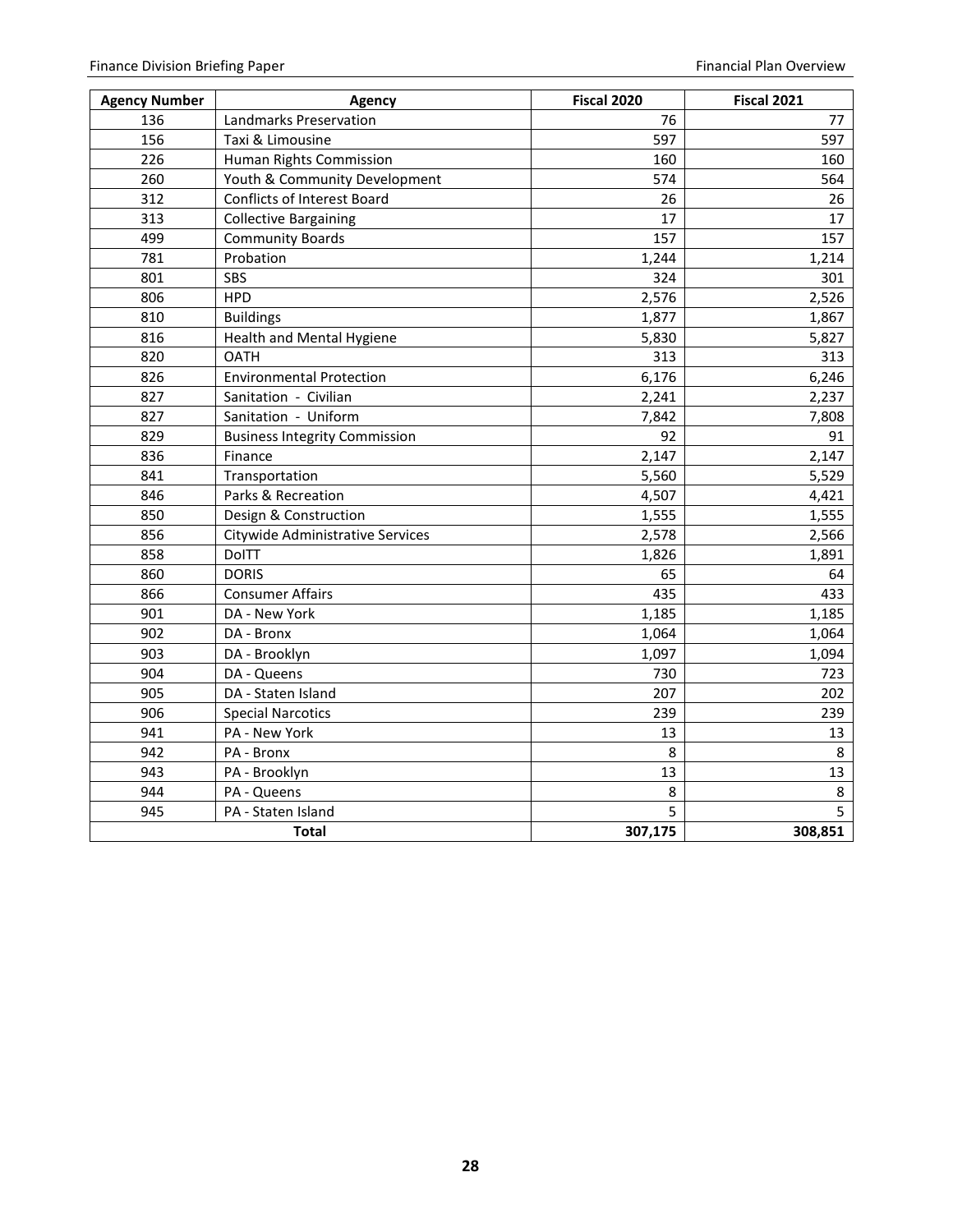## <span id="page-30-0"></span>**New Needs**

| <b>Dollars in Thousands</b>                    |             |             |             |             |              |  |  |  |
|------------------------------------------------|-------------|-------------|-------------|-------------|--------------|--|--|--|
| Agency                                         | <b>FY20</b> | <b>FY21</b> | <b>FY22</b> | <b>FY23</b> | <b>FY24</b>  |  |  |  |
| Department of Education                        | \$219,699   | \$5,961     | \$5,961     | \$5,961     | \$5,961      |  |  |  |
| Dept. of Environmental Protection              | 69,053      | 39,111      | 39,111      | 38,761      | 38,761       |  |  |  |
| Miscellaneous                                  | 39,429      | 77,411      | 77,467      | 77,560      | 75,760       |  |  |  |
| <b>Police Department</b>                       | 38,391      | 33,541      | 33,296      | 33,323      | 33,323       |  |  |  |
| Department of Sanitation                       | 25,010      | 812         | 677         | 699         | 699          |  |  |  |
| Law Department                                 | 22,555      | 1,701       | 1,701       | 1,701       | 1,701        |  |  |  |
| Department of Transportation                   | 21,688      | 55,153      | 64,017      | 65,025      | 65,025       |  |  |  |
| Department of Small Business Services          | 19,559      | 822         | 1,422       | 1,122       | 622          |  |  |  |
| Department of Design & Construction            | 19,083      | 0           | 0           | 0           | $\mathbf{0}$ |  |  |  |
| Dept. of Health & Mental Hygiene               | 16,779      | 27,151      | 26,092      | 25,572      | 25,572       |  |  |  |
| Department of Homeless Services                | 14,451      | 14,451      | 14,451      | 14,451      | 14,451       |  |  |  |
| Department of Finance                          | 12,227      | 2,500       | 2,500       | 2,500       | 2,500        |  |  |  |
| <b>Department of Social Services</b>           | 11,954      | 116,405     | 10,405      | 10,405      | 10,405       |  |  |  |
| Manhattan District Attorney                    | 10,668      | 10,668      | 10,668      | 10,668      | 10,668       |  |  |  |
| Admin.for Children's Services                  | 9,163       | 9,163       | 9,163       | 9,163       | 9,163        |  |  |  |
| Department of Citywide Administrative Services | 9,150       | 0           | 0           | 0           | 0            |  |  |  |
| Housing Preservation & Development             | 8,404       | 979         | 979         | 979         | 979          |  |  |  |
| <b>Brooklyn District Attorney</b>              | 7,351       | 7,351       | 7,351       | 7,351       | 7,351        |  |  |  |
| Queens District Attorney                       | 7,033       | 6,833       | 6,833       | 6,833       | 6,833        |  |  |  |
| <b>Bronx District Attorney</b>                 | 6,345       | 6,345       | 6,345       | 6,345       | 6,345        |  |  |  |
| Department for the Aging                       | 5,525       | 7,133       | 6,883       | 6,883       | 6,883        |  |  |  |
| Dept. of Youth & Community Development         | 3,739       | 3,739       | 3,739       | 3,739       | 3,739        |  |  |  |
| Fire Department                                | 3,562       | 2,650       | 2,520       | 2,410       | 2,410        |  |  |  |
| <b>Staten Island District Attorney</b>         | 2,872       | 2,682       | 2,662       | 2,657       | 2,657        |  |  |  |
| Mayoralty                                      | 2,752       | 4,660       | 4,660       | 4,660       | 4,660        |  |  |  |
| Office of the Comptroller                      | 2,624       | 0           | 0           | 0           | 0            |  |  |  |
| Office of Prosecution - Special Narcotics      | 1,587       | 1,508       | 1,305       | 1,305       | 1,305        |  |  |  |
| Dept. of Parks & Recreation                    | 1,133       | 1,803       | 1,803       | 1,803       | 1,803        |  |  |  |
| Department of Buildings                        | 932         | 860         | 860         | 860         | 860          |  |  |  |
| Department of Veterans' Services               | 662         | 1,260       | 1,324       | 1,110       | 1,110        |  |  |  |
| Department of Consumer Affairs                 | 463         | 1,514       | 1,562       | 1,059       | 1,059        |  |  |  |
| Civilian Complaint Review Board                | 250         | 976         | 976         | 726         | 726          |  |  |  |
| Dept. of Information Technology, &             |             |             |             |             |              |  |  |  |
| Telecommunications                             | 120         | 240         | 240         | 240         | 240          |  |  |  |
| <b>City University</b>                         | 100         | 0           | 0           | 0           | 0            |  |  |  |
| <b>TOTAL</b>                                   | \$614,316   | \$445,383   | \$346,971   | \$345,870   | \$343,570    |  |  |  |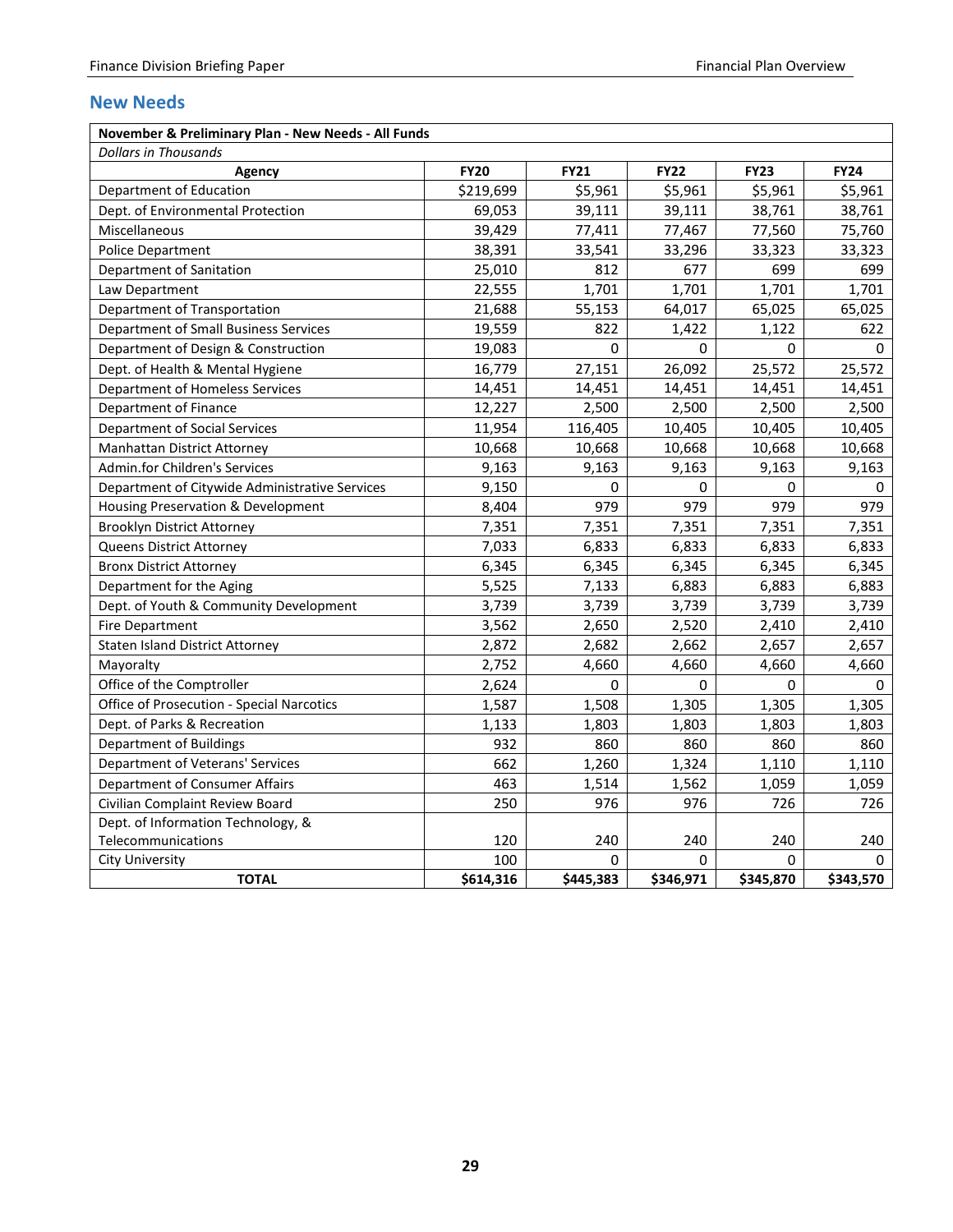# <span id="page-31-0"></span>**Citywide Savings Initiatives**

| Citywide Savings Initiatives, \$000s |                                                 |              |             |             |               |               |             |             |  |
|--------------------------------------|-------------------------------------------------|--------------|-------------|-------------|---------------|---------------|-------------|-------------|--|
| <b>Plan Year</b>                     | <b>Savings Title</b><br>Fleet                   | <b>FY18</b>  | <b>FY19</b> | <b>FY20</b> | <b>FY21</b>   | <b>FY22</b>   | <b>FY23</b> | <b>FY24</b> |  |
| FY18                                 | Optimization<br><b>Skilled Trades</b>           | (\$10,000)   | ( \$13,000) | ( \$11,000) | (57,000)      | (57,000)      | (57,000)    | (57,000)    |  |
| <b>FY18</b>                          | Overtime                                        | (10,000)     | (10,000)    | (10,000)    | (10,000)      | (10,000)      | (10,000)    | (10,000)    |  |
|                                      | Civilian                                        |              |             |             |               |               |             |             |  |
| FY18                                 | Overtime Cap<br>Waivers                         | (4,000)      | (8,000)     | (8,000)     | (8,000)       | (8,000)       | (8,000)     | (8,000)     |  |
|                                      | Space                                           |              |             |             |               |               |             |             |  |
| FY18                                 | Management                                      | (3,000)      | (3,000)     | (3,000)     | (3,000)       | (3,000)       | (3,000)     | (3,000)     |  |
|                                      | Reverse                                         |              |             |             |               |               |             |             |  |
| <b>FY18</b>                          | Auctions                                        | (1,700)      | (5,000)     | (10,000)    | (10,000)      | (10,000)      | (10,000)    | (10,000)    |  |
|                                      | Paper Check                                     |              |             |             |               |               |             |             |  |
| FY18                                 | Reform                                          | (1,000)      | (2,000)     | (3,000)     | (4,000)       | (4,000)       | (4,000)     | (4,000)     |  |
| <b>FY18</b>                          | Printing Reform                                 | (1,000)      | (1,000)     | (2,000)     | (2,000)       | (2,000)       | (2,000)     | (2,000)     |  |
| <b>FY18</b>                          | Procurement<br>Reform                           | 0            | (20,000)    | (30,000)    | (40,000)      | (40,000)      | (40,000)    | (40,000)    |  |
|                                      | <b>Enhanced Space</b>                           |              |             |             |               |               |             |             |  |
| FY18                                 | Management                                      | 0            | (10,000)    | (15,000)    | (20,000)      | (20,000)      | (20,000)    | (20,000)    |  |
| <b>FY18</b>                          | Redeploy                                        | $\pmb{0}$    | (2,000)     | (5,000)     | (10,000)      | (10,000)      | (10,000)    | (10,000)    |  |
|                                      | Centralized                                     |              |             |             |               |               |             |             |  |
|                                      | <b>Skilled Trade</b>                            |              |             |             |               |               |             |             |  |
| <b>FY18</b>                          | Pool                                            | 0            | 0           | (5,000)     | (10,000)      | (10,000)      | (10,000)    | (10,000)    |  |
|                                      | Fleet Legal                                     |              |             |             |               |               |             |             |  |
| FY19                                 | Coordination                                    | 0<br>0       | (4,800)     | (4,800)     | (4,800)       | (4,800)       | (4,800)     | (4,800)     |  |
| FY19                                 | <b>Electric Vehicles</b><br><b>Agency Phone</b> |              | (1,938)     | (2, 263)    | (2,589)       | (2, 914)      | (2, 914)    | (2, 914)    |  |
| FY19                                 | Plan Review                                     | 0            | (1, 575)    | (3,500)     | (3,500)       | (3,500)       | (3,500)     | (3,500)     |  |
|                                      | <b>Enterprise Print</b>                         |              |             |             |               |               |             |             |  |
| FY19                                 | Management                                      | 0            | (1, 227)    | (3,000)     | (5,000)       | (10,000)      | (10,000)    | (10,000)    |  |
|                                      | Standardize                                     |              |             |             |               |               |             |             |  |
| FY19                                 | <b>Travel Policies</b>                          | 0            | (1,000)     | (1,000)     | (1,000)       | (1,000)       | (1,000)     | (1,000)     |  |
|                                      | Auto Service                                    |              |             |             |               |               |             |             |  |
| FY19                                 | Workers                                         | 0            | (686)       | (686)       | (945)         | (945)         | (945)       | (945)       |  |
| FY19                                 | <b>Energy Load</b><br>Management                | 0            | (553)       | (1,092)     | (2, 463)      | (4, 667)      | (4, 667)    | (4,667)     |  |
| FY19                                 | Paper Reduction                                 | 0            | (250)       | (800)       | (3,000)       | (4,500)       | (4,500)     | (4,500)     |  |
|                                      | Auto Service                                    |              |             |             |               |               |             |             |  |
| <b>FY20</b>                          | Workers II                                      | 0            | 0           | (1, 414)    | (2,814)       | (4,621)       | (6, 369)    | (6, 369)    |  |
|                                      | Consolidating                                   |              |             |             |               |               |             |             |  |
|                                      | Consultant                                      |              |             |             |               |               |             |             |  |
| <b>FY20</b>                          | Contracts                                       | 0            | $\pmb{0}$   | $\pmb{0}$   | (500)         | (500)         | (500)       | (500)       |  |
| <b>FY20</b>                          | Lease Auditing                                  | $\pmb{0}$    | (2,000)     | (3,000)     | (3,000)       | (3,000)       | (3,000)     | (3,000)     |  |
|                                      | <b>Agency Phone</b>                             |              |             |             |               |               |             | (1, 305)    |  |
| FY21                                 | Plan Review II                                  | 0            | 0           | (848)       | (1, 100)      | (1, 254)      | (1, 305)    |             |  |
|                                      | Contract                                        |              |             |             |               |               |             |             |  |
| FY21                                 | Auditing<br>Fleet Size                          | 0            | $\pmb{0}$   | 0           | $\pmb{0}$     | $\pmb{0}$     | $\pmb{0}$   | 0           |  |
|                                      | Reduction                                       |              |             |             |               |               |             |             |  |
|                                      | Salvage                                         |              |             |             |               |               |             |             |  |
| FY21                                 | Revenue                                         | 0            | 0           | (806)       | (806)         | 0             | 0           | 0           |  |
|                                      | <b>TOTAL</b>                                    | ( \$30, 700) | ( \$88,029) | (\$125,209) | ( \$155, 517) | ( \$165, 701) | (\$167,500) | (\$167,500) |  |